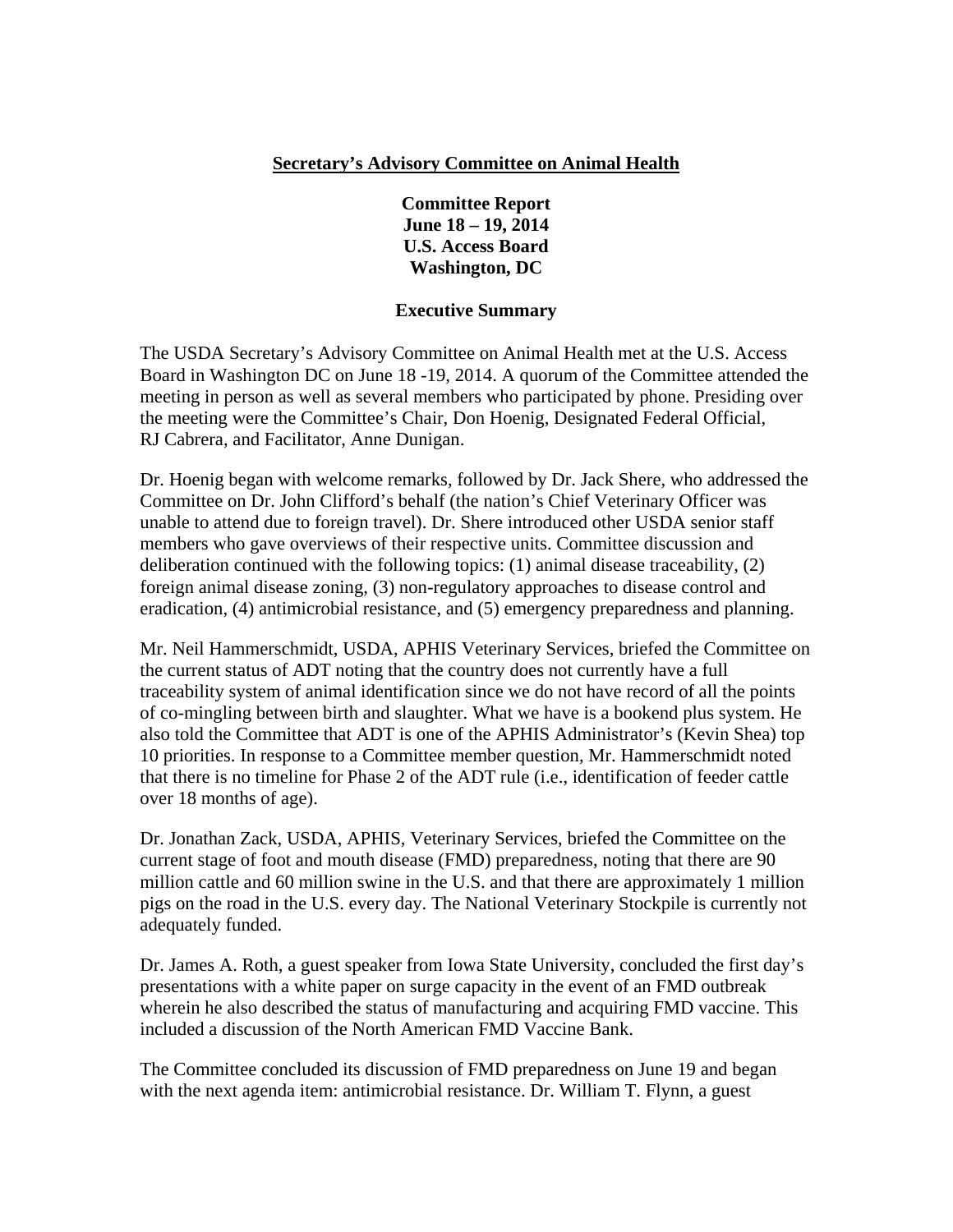speaker from the U.S. Food and Drug Administration, reviewed FDA's recent action regarding Guidance Document 213 that places future restrictions on the use of growth promoting antibiotics as well as increased veterinary oversight. Dr. Alicia Naugle, USDA, APHIS, Veterinary Services, disclosed that the USDA drafted an action plan USDA on antimicrobial resistance and that plan was receiving its first public viewing on that day. Drs. David Dargatz and Bruce A. Wagner, USDA APHIS, Veterinary Services, continued with reviewing the new National Animal Health Monitoring System research and sampling program, which is both voluntary and confidential.

Dr. Kelly Rhodes, USDA APHIS, Veterinary Services, then presented the USDA's proposed zoning plan with the Canadian Food Inspection Agency (CFIA). The plan is to jointly, with CFIA, define a list of highly contagious diseases (such as FMD) and develop a proposal for zoning between both countries to facilitate trade in the event of a highly contagious disease outbreak.

The final item on the agenda was non-regulatory approaches to disease control and prevention. Dr. Jack Shere told the Committee that the issue for the USDA has been how long it takes to promulgate a rule. The agency is interested in pursuing non-regulatory solutions to emerging issues and he used the National Aquatic Animal Health Plan as an example. The agency is trying to determine where they can or should interpret existing regulations more flexibly.

The Committee spent the remainder of the day discussing its plan for developing recommendations. The Committee was assigned by subgroup to draft recommendations on (1) ADT, (2) antimicrobial resistance, (3) zoning, and (4) emergency preparedness and response (FMD vaccine). Subgroup leaders were later assigned as: Hoenig (FMD); McGeary (ADT); Parr (Zoning); and Wagstrom (Antimicrobial Resistance). The Committee agreed to conduct business electronically via FoodSHIELD webinars and through a series of teleconferences to finalize its report and recommendations. The Committee decided that it did not have adequate time or information to discuss and prepare any recommendations regarding non-regulatory approaches and would therefore defer further discussion of that issue to a future meeting.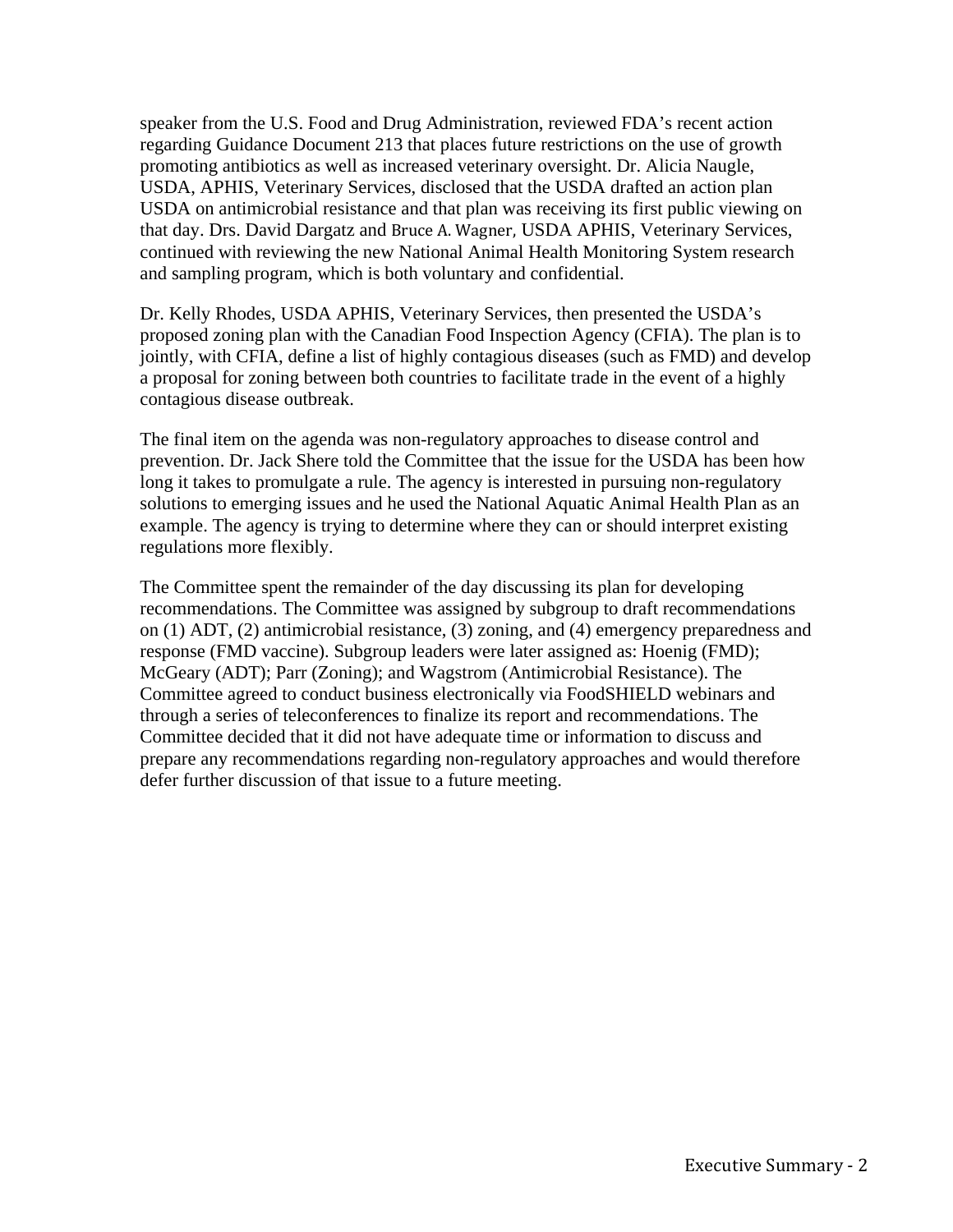### **Recommendations of the Secretary's Advisory Committee on Animal Health**

# **Antimicrobial Resistance**

The USDA requested that the Committee:

- 1. Provide feedback on the current and proposed USDA activities that address antimicrobial resistance (AMR).
- 2. Identify how USDA could best collaborate with their constituent industries to supplement and sustain these activities; and
- 3. Recommend actions USDA could take to promote acceptance and support among State and industry stakeholders for USDA activities related to the AMR issue.

### **Committee Discussion**

The main themes of committee discussion on antimicrobial use/resistance included general research and scientific needs to provide guidance for action. The discussion focused on methods of surveillance for AMR, including in people who work with livestock, collection of antimicrobial use data, educational outreach, and stakeholder input. There are important overarching questions about drug use practices; why antibiotics are used in livestock production; what uses are prudent; the impact of removing use on some production systems and in some circumstances. Committee members suggested that USDA can address these questions through surveillance of antimicrobial usage and resistance, research, educational outreach, and collaboration with stakeholders.

### **Recommendations for Antimicrobial Resistance**

### *Surveillance and Research*

- 1. A stakeholder advisory group on surveillance of antimicrobial use and resistance should be convened to set objectives, design surveillance methods, identify cooperators and build trust between the industries and the agencies.
- 2. The committee recommends that research and surveillance activities such as NAHMS and NARMS that help to inform the science of antimicrobial resistance could, and should, be enhanced and that the budget should be reflective of these needs. VS and ARS should prioritize funding for these activities.
- 3. USDA should consider the NAHLN as a valuable resource in antibiotic resistance surveillance testing.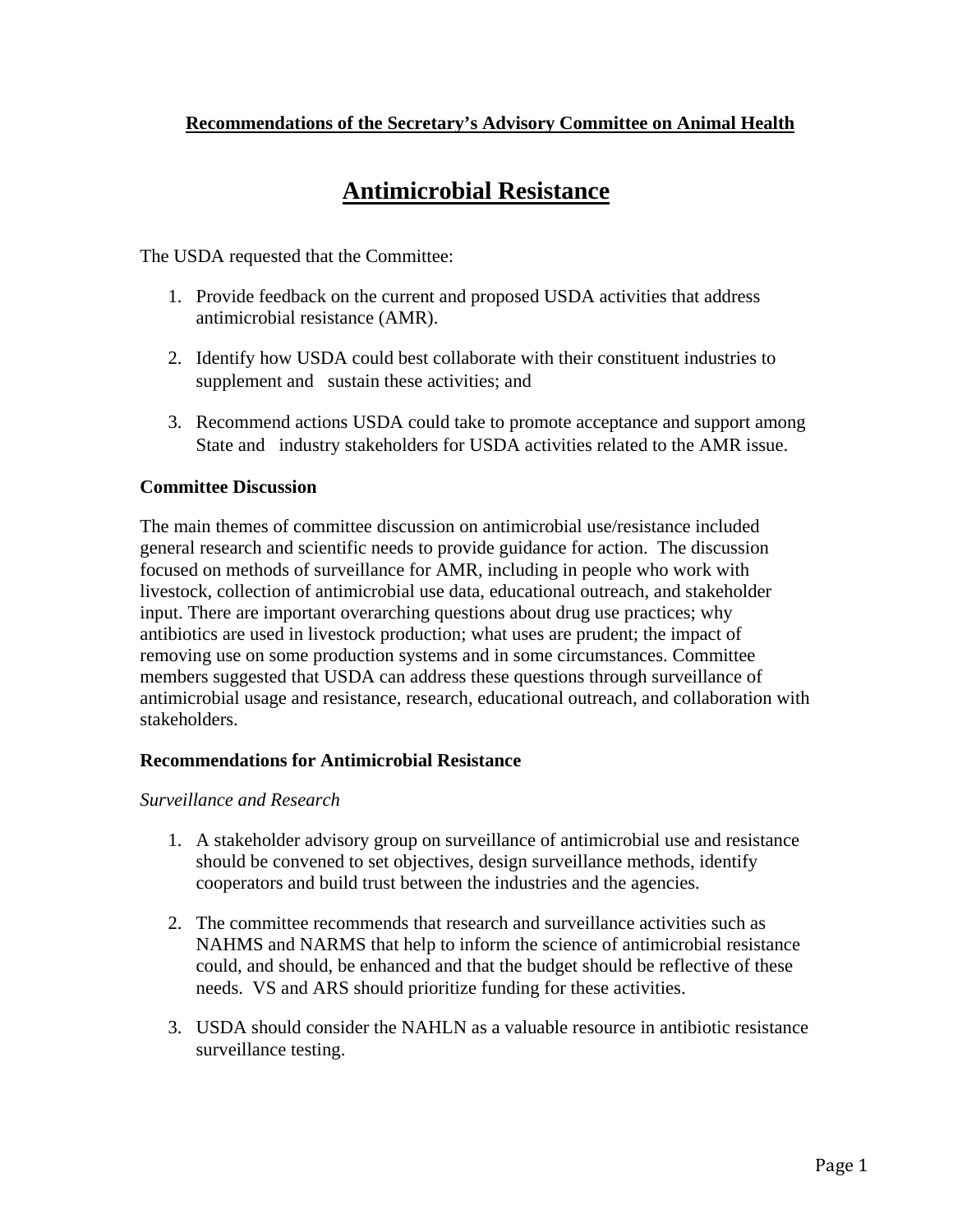- 4. More information should be provided to stakeholders on the APHIS-FSIS MOU, addressing trace back and any potential contribution that may have on antibiotic use and resistance surveillance, including the type of data that may be collected under this MOU.
- 5. The committee recommends that Agricultural Research Service should prioritize resources for AMR research. The following areas were considered important and promising:
	- Alternatives to antimicrobials including probiotics, prebiotics, bacteriophages, lytic enzymes, essential oils and more effective vaccines.
	- Design of advanced food animal husbandry and production practices that favor health and reduce the need for antimicrobials.
	- Determine if there is a relationship between the amount of drug used, type of drug used, and the purpose of the drug used and the risk for AMR in either food animals, animal products or human illness.

### *Educational Outreach*

- 1. Extension should work with organized veterinary medicine (e.g. AVMA) to develop and deliver key grassroots outreach on AMR topics to veterinarians, producers and other stakeholders.
- 2. USDA should promote judicious use of antimicrobials that preserves animal health.
- 3. Veterinary accreditation modules should be developed to educate veterinarians on the Veterinary Feed Directive rules and USDA should promote that education at food animal veterinary meetings

### *Stakeholder Input*

- 1. USDA should work with FDA and AVMA to summarize the input they received at the VFD listening sessions and outline polices that were developed based on those sessions.
- 2. USDA should publish their AMR plan and provide an opportunity for stakeholder comment on it. USDA should outline a process for review and revision of the plan.
- 3. USDA should interface with FDA on a process to revise the Guidance 152 Appendix A taking into account changes in both human and animal importance of some classes of antimicrobials.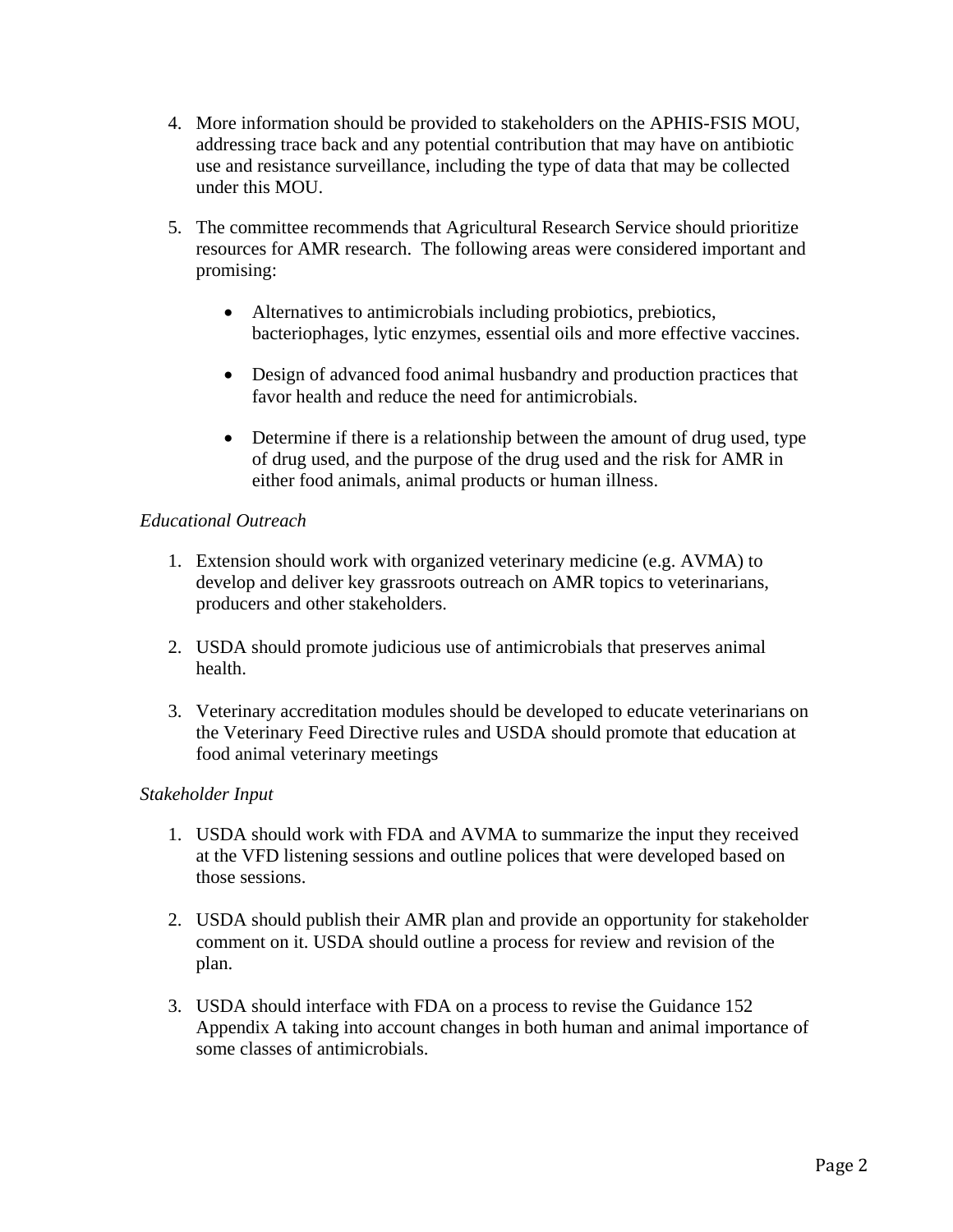4. USDA should work with poultry/livestock industry stakeholders to develop objectives for a plan to collect and report more accurate antibiotic usage data for food animals, including indications for use, and use of the antibiotic classes considered most important in human medicine.

# **Emergency Preparedness and Response**

The USDA requested Committee feedback on the following topics and issues in emergency preparedness and response:

### *FMD Vaccine*

- 1. How should APHIS and its stakeholders modernize FMD vaccine capabilities?
- 2. What should be the minimum quantities of vaccine available, and the minimum time to delivery, to provide and effective response?
- 3. Can there be cost-sharing or public-private partnerships to modernize FMD capabilities?

### *Continuity of Business*

- 1. How should the Secure Food Supply plans be evaluated before an outbreak?
- 2. How should these plans be "accepted" or adopted by States before an outbreak?
- 3. Should plans be implemented by Memoranda of Understandings between States? Through rulemaking? Or should other processes be used?

### **Committee Discussion**

The Committee's discussion on Emergency Management and Preparedness expanded from a primary focus of FMD to include recommendations that other FADs be considered as well. The discussions covered a broad range of topics on the issues, with Committee members brainstorming on a long list of possible actions to improve prevention, surveillance and response.

During the discussion, various members of the Committee mentioned the following concerns and perspectives:

- Protecting the borders through interdiction of risk materials at the ports.
- The need to carefully assess risk of policies allowing importation of products from countries that either have FMD or who have had FMD and been declared negative through vaccination. Committee members disagreed as to whether to recommend no imports from countries that were controlling FMD through vaccination.
- Improving the threat perspective of potential FMD carriers by recognizing that most of the world's animal holdings are not held in farms. A visitor walking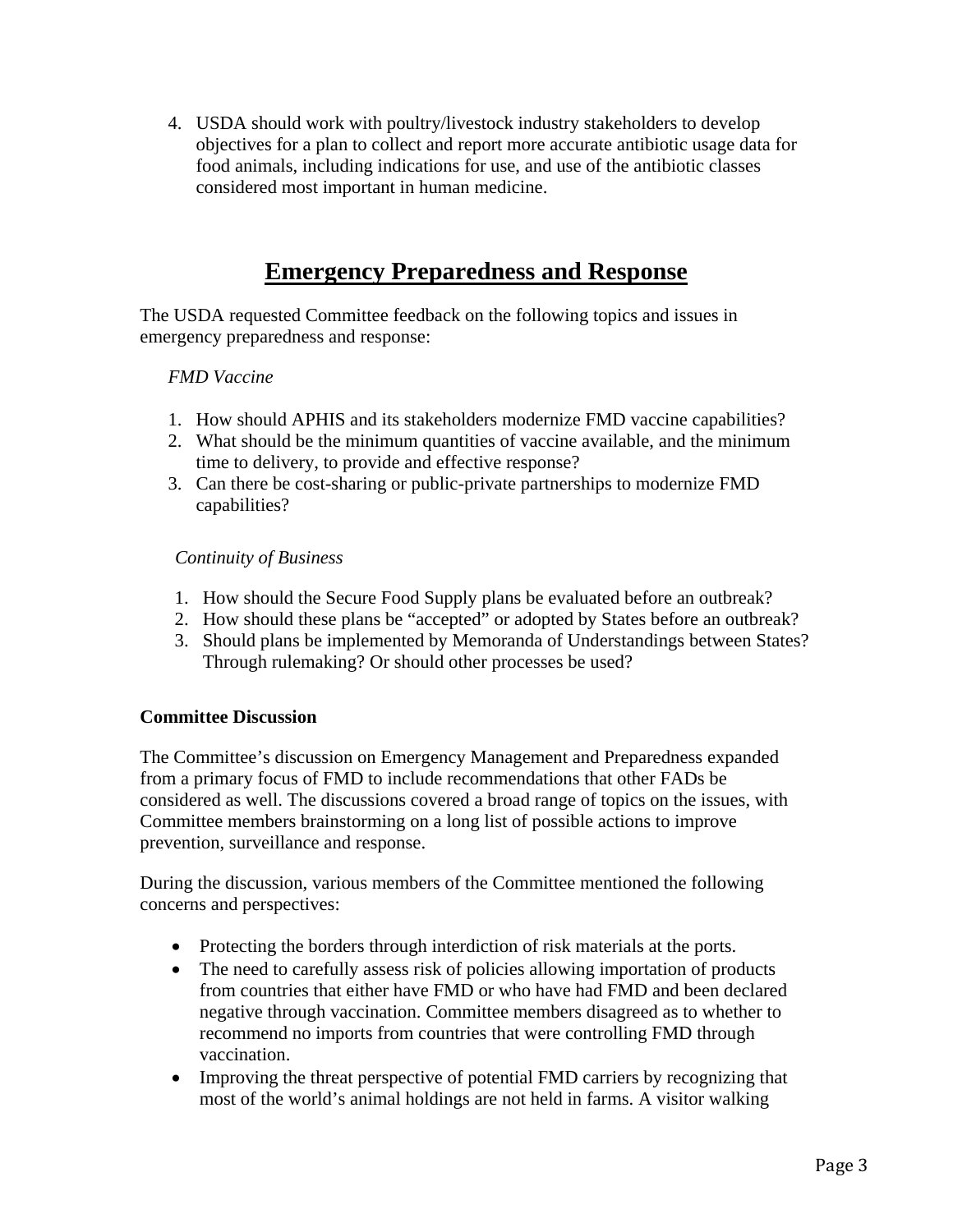around on the streets of Addis Ababa, Ethiopia can easily carry the FMDV back to the United States. Surveillance and monitoring should be restructured to meet such an occurrence.

- Addressing surge capacity for laboratories, vaccines, and workforce.
- Laboratory capacity issues include sufficient testing reagents, training for personnel, fast communications (perhaps electronic) with USDA and others involved in outbreak response efforts and cooperation between the National Animal Health Laboratory Network (NAHLN) and Foreign Animal Disease Diagnostic laboratories (FADDL).
- Laboratory capacity also implicates the protocols needed to prove a negative to our trading partners, detecting vaccinated animals, and serology work during the recovery phase.
- Animal identification, particularly of vaccinated animals versus non-vaccinated, could be important to the speed of response efforts.
- For vaccination efforts, members raised concerns about the speed of obtaining vaccine in the United States, the quantity of vaccine available, and funding for vaccines.
- The options for different vaccine technology, including those that do not require the whole virus, differ in how they affect availability and where the vaccine can be manufactured.
- Humane euthanasia and safe disposal of carcasses was raised, with some members urging greater consideration for vaccination options.
- The on-farm workforce, for preliminary diagnoses and sample submission, is a concern.
- Workforce issues include both the number of people and having training, materials, and protocols ready ahead of time.
- Sufficient funding underlies most of these issues, with various Committee members urging the recognition that funding to ensure that we can address an outbreak is necessary *before* the outbreak occurs.

The issue of thresholds for response was discussed at some length. The Committee members differed on how to decide when depopulation, vaccination, or some combination would be the appropriate response. Some members advocated for a clear, specific numerical threshold, while others proposed a more situation-specific approach.

### **Recommendations for Emergency Preparedness and Response**

The Committee urges the Secretary to take the following steps so that the U.S. is prepared with facilities, people, vaccines, diagnostics and money to address an outbreak of FMD or other highly contagious animal disease.

The Committee supports a fully functional FMD antigen bank to support a "vaccinate-tolive" response strategy to include appropriate serotypes and quantities for immediate use in an FMD outbreak, as well as concomitant diagnostic capability to identify disease and prove freedom from disease. The Committee recommends the following actions: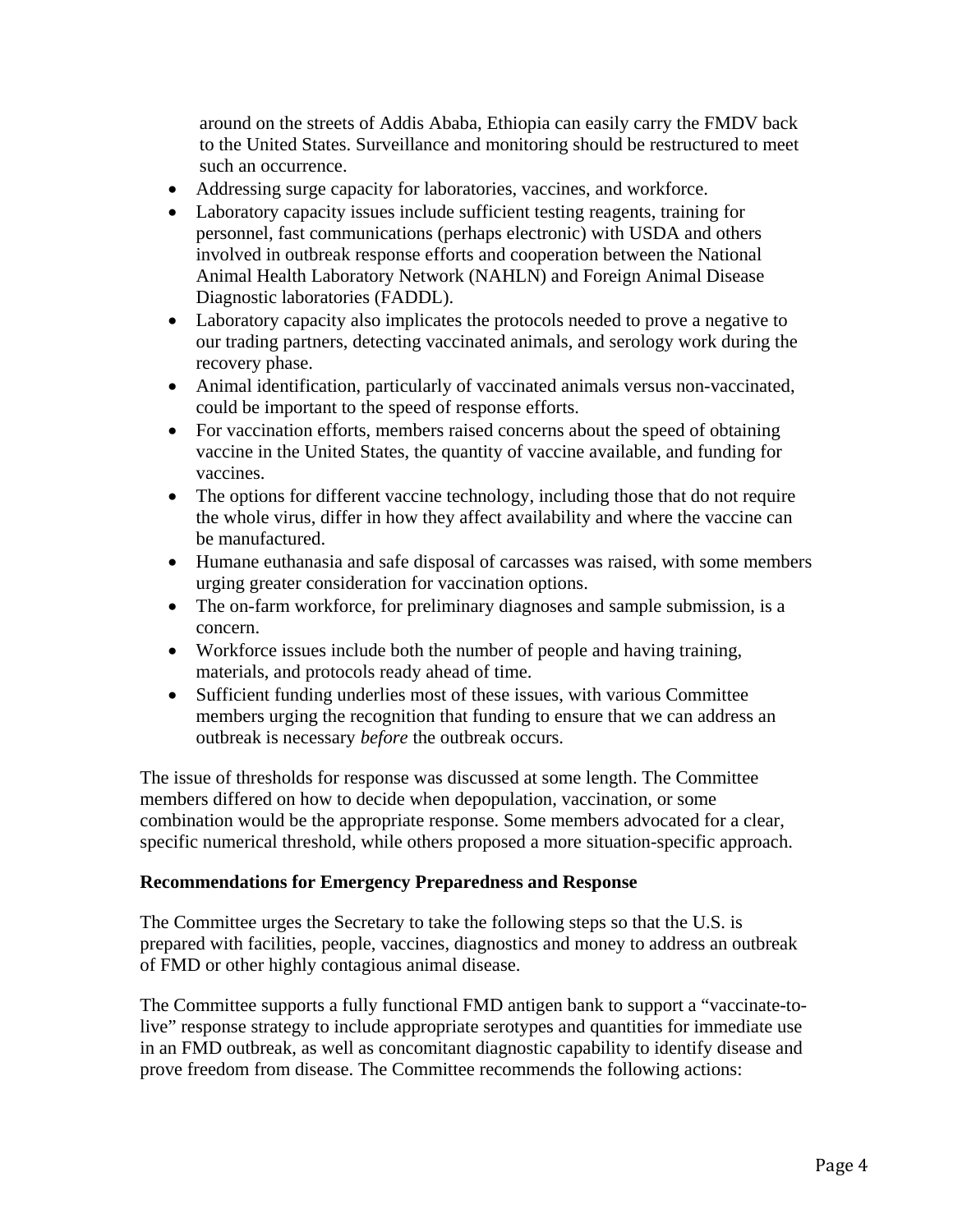- 1. Pre-approve all FMD vaccines approved for use in original European Union member states for emergency use in the U.S.
- 2. Convene a stakeholder working group to: (a) determine stakeholder needs for preventing or responding to an FMD outbreak; (b) conduct an assessment of the current state of preparedness in the U.S.; and (c) identify the most important preparedness gaps.
	- a. With respect to vaccines, the working group should include experts capable of evaluating existing and new FMD vaccine/diagnostic technologies to identify those that can best meet the needs for emergency response in the US. The group should evaluate the multiple approaches that can be employed to assure surge capacity for FMD vaccines in the immediate, short-term, and long-term time frame.
	- b. The working group also should evaluate various funding options for the necessary surge capacity, including public-private partnerships. The role of NAHLN laboratories in providing the necessary testing of samples during an outbreak should be determined and communicated to stakeholders in all states. The working group should include individuals representing livestock producers of each susceptible species, including small-scale producers; heritage breed owners; large-scale producers; private veterinarians; laboratory diagnosticians; livestock markets; processors and other potentially impacted business entities; the Extension Education Disaster Network; State Animal Health Officials; U.S. Animal Health Association; the Institute for Infectious Animal Diseases; National Institute for Animal Agriculture; the Department of Homeland Security; and the USDA.
- 3. Form a standing advisory committee whose purpose is to provide recommendations on the optimal use of vaccine, before, during, and after an outbreak. Members of the committee should include individuals with a wide range of expertise and perspective, including: FMD vaccinology, FMD epidemiology, diagnostics; production agriculture, heritage and rare-breeds, small-scale production, economics, and animal health emergency response.
- 4. Ensure that regular exercises with States occur to address potential FMD and other disease outbreak scenarios, and publish a copy of the USDA's exercise schedule.
- 5. Fully fund the NAHLN at \$25 million. The NAHLN is composed of federal, state, and university veterinary diagnostic laboratories. It has established the framework of a surveillance and emergency response system that provides critical and ongoing resources for laboratory testing, surveillance, information management, including data analysis and sharing, quality assurance, and the development of and validation of new diagnostic tests. The NAHLN enables laboratories to test for economically devastating diseases, such as FMD, and serves as the nation's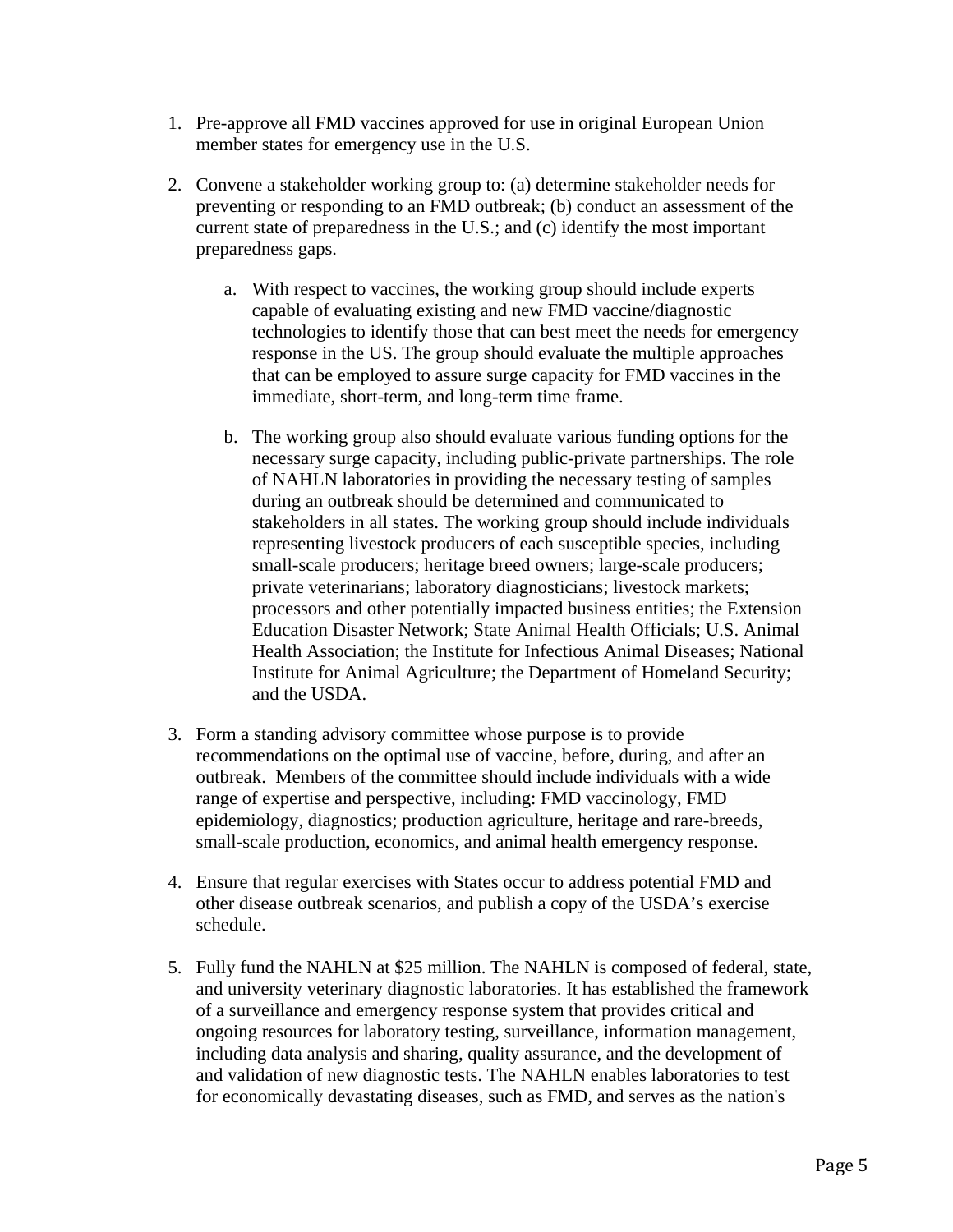early warning system for emerging and foreign animal diseases. Funding for the NAHLN is currently at \$10 million through multiple parts of the USDA budget, which allows it to function at baseline levels. The SACAH recommends that the NAHLN be fully funded by providing the additional \$15 million authorized in the Farm Bill. This is essential for bringing the operational level of the NAHLN up to the required state of readiness, with the capabilities and capacity for surveillance of and response to disease outbreaks. In order for the nation to adequately respond to, and recover from an incursion of a foreign animal disease, the NAHLN needs to be fully funded.

- 6. Increase U.S. laboratory surge capacity in preparation for an outbreak of FMD or other highly contagious animal disease. All possible avenues to accomplish this should be explored including the following:
	- a. Studies evaluating sample pooling for efficient use of test resources should be conducted prior to an outbreak using currently available diagnostic assays.
	- b. Samples not requiring collection from individual animals such as rope and bulk milk samples should be evaluated using currently available diagnostic assays.
	- c. Diagnostic assays using new technology should be developed for both lab and pen-side field applications.
	- d. Test performance of all assays and protocols should be established in endemic FMD areas.
- *7.* Adequately fund the National Veterinary stockpile.

# **Animal Disease Traceability**

The USDA requested that the Committee provide feedback on the following questions:

- 1. Are there specific areas of the ADT (overall framework and regulations) that industry finds problematic that USDA could work to improve?
- 2. Are there aspects of traceability that USDA should consider in the future for certain species?
- 3. What aspects of our traceability system need to be evaluated to ensure the U.S. meets the future demands of trading partners?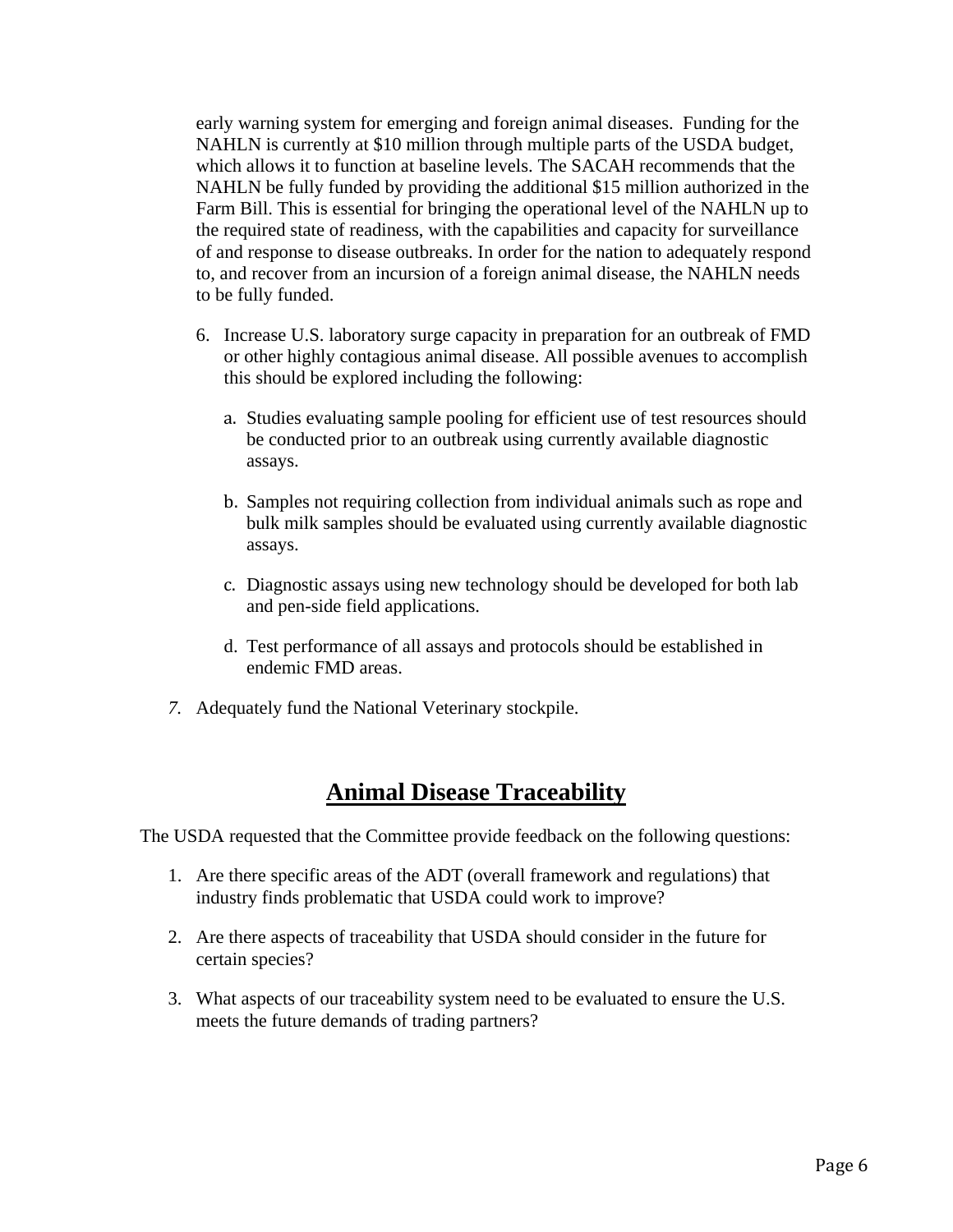### **Committee Discussion**

Part of the Committee's discussion focused on the issue of interstate Certificates of Veterinary Inspection (iCVIs) and concerns that had been raised by producers and marketers on the new requirements, in particular the question of where the issuing veterinarian must personally record the animals' identification numbers, or whether the seller could provide a list of the animals' ID numbers to attach to the iCVI.

Members of the Committee suggested that moving to an electronic-based system could address this issue and provide other benefits. Other members raised concern as to whether moving to an electronic-based system could create new barriers, particularly for veterinarians who are not equipped for electronic-based systems. No consensus was reached.

The Committee also discussed the issue of animal traceability within the context of the porcine epidemic diarrhea (PED) outbreak, and what lessons could be learned from the handling of the outbreak. Discussion included an awareness of the unique learning opportunity presented by this outbreak and the reporting program.

### **Recommendations for Animal Disease Traceability**

- 1. The SACAH recommends that USDA-APHIS continue to monitor all existing and emerging technology options used in the identification and traceability of transported poultry and livestock. Future consideration of new technology should embrace inter-agency activities and cooperation. Technology options should be critically evaluated for cost-effectiveness and ease of application across the country for all stakeholders—including small-scale, large-scale, and socially disadvantaged farmers/ranchers, as well as livestock-related businesses.
- 2. The introduction and subsequent response to the PED virus epidemic is a unique learning opportunity. We recommend that USDA conduct a study to evaluate the response to the PED epidemic by the USDA Veterinary Service and the veterinary departments of other federal agencies, states, and tribal areas. The study should include an analysis of how the PED virus spread, the existence of industry traceability programs and the role they played, or could have played, in the response, and the role that the Animal Disease Traceability Program played, or could have played, in the response. This should include evaluation of when information in the ADT program can be accessed and by whom.

# **Foreign Animal Disease Zoning**

The USDA requested feedback from the Committee on the following issues:

1. Provide feedback on strengths, weaknesses, value and feasibility of the U.S.- Canada zoning proposal.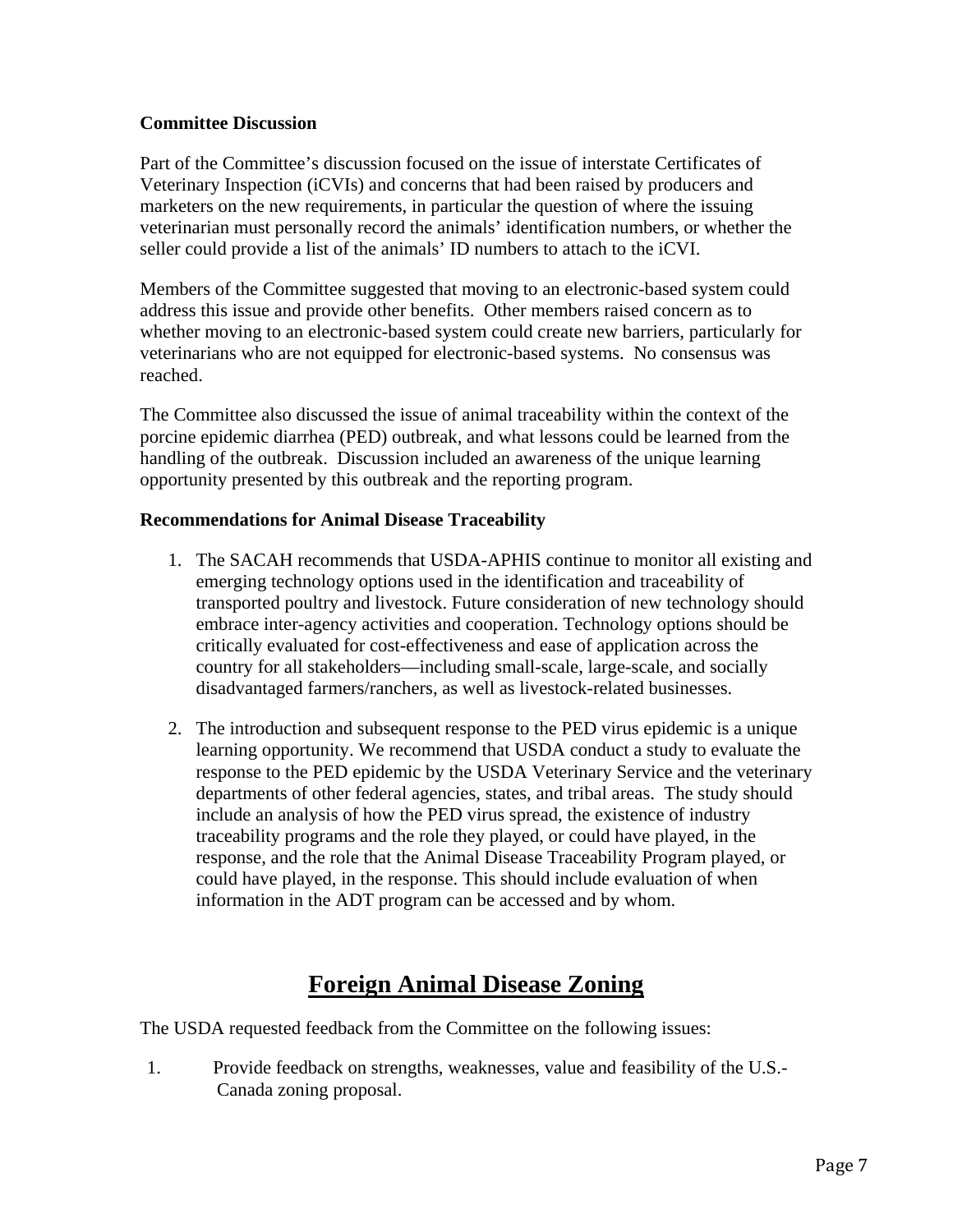- 2. Identify potential issues or points of controversy among constituent industries and advise on how to address them.
- 3. Recommend actions that USDA could take to promote acceptance and support among State and industry stakeholders.
- 4. Recommend projects and other priorities under the Framework for 2014-2015, focusing on tie-ins with existing venues and planned events.

### **Committee Discussion**

Discussion on the U.S./Canadian disease zoning centered around two themes: (1) Diseases to include in the zoning arrangement and (2) How the zoning agreement will be implemented. During the discussion, various members of the Committee mentioned the following concerns and perspectives:

- Diseases should be defined so that currently endemic diseases don't trigger the need to zone. The OIE highly contagious list is a possibility.
- It is important that there is agreement and commitment by animal health officials at the Canadian provincial level and by U.S. State Animal Health Officials.
- It is important that surveillance is robust enough that if one country becomes infected we are capable of finding it in the other.
- The surveillance structure needs to be funded now as it is too late to build an infrastructure after an emergency occurs.
- The foreign animal disease zoning plan offers a flexible, non-binding approach limited to highly contagious foreign animal diseases (HCFAD).
- The plan has the potential to minimize negative trade consequences between the U.S. and Canada without significant increase in the risk of further spread of HCFAD in or between either country.
- Canada is likely one of the few countries for which this type framework is feasible. Expanding this framework to include other countries besides Canada would be premature at this time.

### **Recommendations for Foreign Animal Disease Zoning**

- 1. Conduct outreach to assure buy-in by producers, state and provincial authorities as well as federal authorities. For example, it would be useful to present this concept at the U.S. Animal Health Association annual meeting, to the National Institute for Animal Agriculture, and to other stakeholder regional meetings to get input from States and industry. The actions in the plan are appropriate and should be energetically carried out.
- 2. It would be desirable that a process for receiving ongoing public input be specified.
- 3. The committee recommends assuring that there is sufficient funding for surveillance at the level needed to support zoning.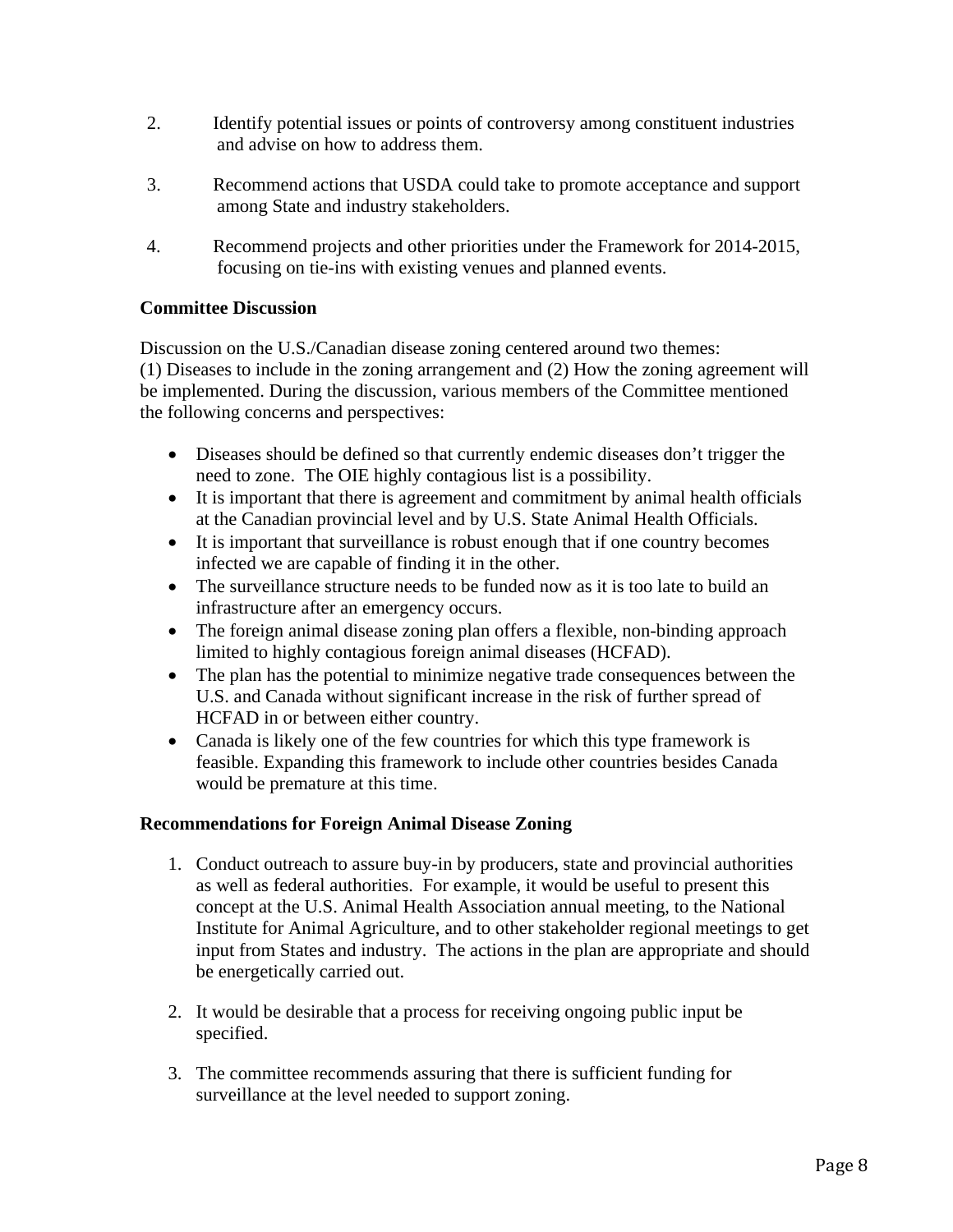- 4. Consideration of zoning between the U.S. and other countries must include:
	- a. Adequate surveillance plans and transparency of test results from the foreign country for HCFADs.
	- b. An open and honest assessment of how well what really happens in the foreign country matches the plans and reports e.g., does that country's infrastructure and commitment demonstrate conclusively that surveillance and reporting claims match reality?
	- c. How well the U.S. is prepared to detect and eradicate the HCFAD should it enter the U.S. as a result of a zoning arrangement despite the controls in place, including the necessary appropriations.

# **Non-regulatory Approaches**

Issues that were discussed by the Committee:

- 1. How long it takes to get a rule promulgated.
- 2. Consider a different process for a non-regulatory solution to an emerging issue (such as the aquatic animal health plan).
- 3. Continue to work on issuing more flexible regulations, e.g., approving Eastport, Maine as a port of embarkation.
- 4. Determine where the agency can/should interpret existing regulations with more flexibility, e.g., southern border ports and potency standards.

### **Recommendations**

Although the USDA did not seek specific recommendations from the Committee regarding non-regulatory approaches, this topic may be further considered during the next face-to-face meeting.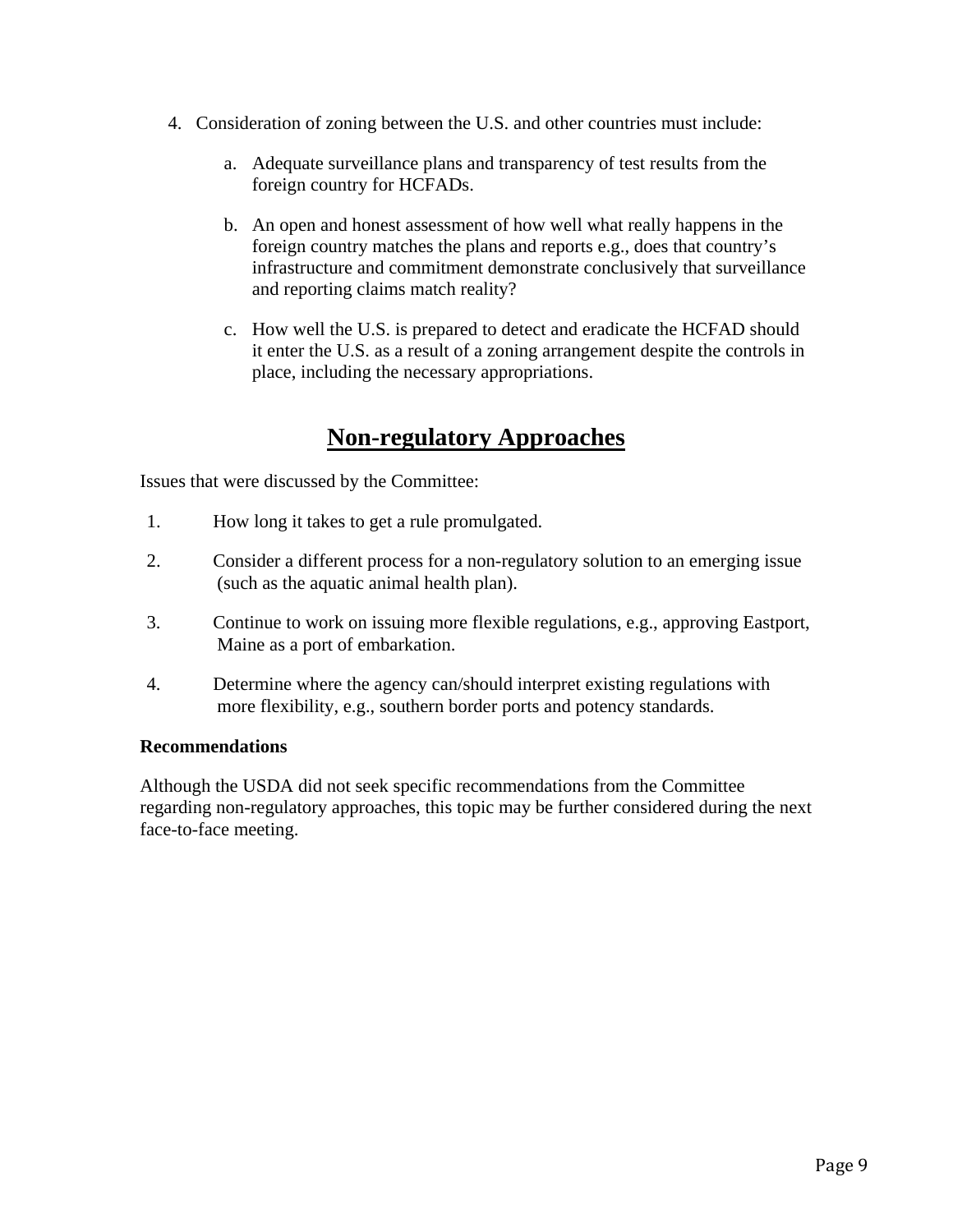

*Secretary's Advisory Committee on Animal Health (SACAH)*

### *June 18 - 19, 2014* <sup>∙</sup> *9:00 a.m. – 5:00 p.m. U.S. Access Board* **1331 F Street NW, Suite 800,** *Washington. D.C. (Public) Listen-Only Call 800-619-4303 Passcode: 9564942*

| Day 1                                                                                                                                                                                                                                                                                                                                                                                                                                                                        |  |  |  |  |  |  |  |  |  |  |
|------------------------------------------------------------------------------------------------------------------------------------------------------------------------------------------------------------------------------------------------------------------------------------------------------------------------------------------------------------------------------------------------------------------------------------------------------------------------------|--|--|--|--|--|--|--|--|--|--|
| Call to Order & Introductions, 9:00am<br>Ms. RJ Cabrera, Designated Federal Officer (DFO)<br>Ms. Anne Dunigan, Facilitator                                                                                                                                                                                                                                                                                                                                                   |  |  |  |  |  |  |  |  |  |  |
| <b>SACAH Committee Members</b>                                                                                                                                                                                                                                                                                                                                                                                                                                               |  |  |  |  |  |  |  |  |  |  |
| <b>Introductory remarks</b><br>Dr. Donald E. Hoenig, SACAH Chair                                                                                                                                                                                                                                                                                                                                                                                                             |  |  |  |  |  |  |  |  |  |  |
| <b>Welcome and remarks</b>                                                                                                                                                                                                                                                                                                                                                                                                                                                   |  |  |  |  |  |  |  |  |  |  |
| Dr. John R. Clifford, Deputy Administrator Veterinary Services<br>Dr. Jack A. Shere, Associate Deputy Administrator Veterinary Services<br>Dr. Thomas J. Myers, Associate Deputy Administrator<br>Surveillance, Preparedness, and Response Service (SPRS)<br>Dr. Mark L. Davidson, Associate Deputy Administrator<br>National Import Expert Services (NIES)<br>Dr. Elizabeth A. Lautner, Associate Deputy Administrator<br>Science, Technology, and Analysis Services (STAS) |  |  |  |  |  |  |  |  |  |  |
| Presentation: Animal Disease Traceability: An Update                                                                                                                                                                                                                                                                                                                                                                                                                         |  |  |  |  |  |  |  |  |  |  |
| Mr. Neil E. Hammerschmidt, APHIS Veterinary Services (SPRS)                                                                                                                                                                                                                                                                                                                                                                                                                  |  |  |  |  |  |  |  |  |  |  |
| <b>Break</b>                                                                                                                                                                                                                                                                                                                                                                                                                                                                 |  |  |  |  |  |  |  |  |  |  |
| Animal Disease Traceability (continued), Q&A and Deliberations                                                                                                                                                                                                                                                                                                                                                                                                               |  |  |  |  |  |  |  |  |  |  |
| Lunch, 12:30pm                                                                                                                                                                                                                                                                                                                                                                                                                                                               |  |  |  |  |  |  |  |  |  |  |
| Presentation: Emergency Management and Preparedness, Secure Supply Projects<br>Dr. Jonathan T. Zack, APHIS Veterinary Services (SPRS)<br>Dr. James A. Roth, Iowa State University (Guest)<br>Center for Food Security and Public Health<br>Department of Veterinary Microbiology and Preventive Medicine                                                                                                                                                                     |  |  |  |  |  |  |  |  |  |  |
| <b>Break</b>                                                                                                                                                                                                                                                                                                                                                                                                                                                                 |  |  |  |  |  |  |  |  |  |  |
| <b>Emergency Management (continued), Q&amp;A and Deliberations</b>                                                                                                                                                                                                                                                                                                                                                                                                           |  |  |  |  |  |  |  |  |  |  |

**Public comments** 

**Wrap-Up and Adjourn**, 5:00pm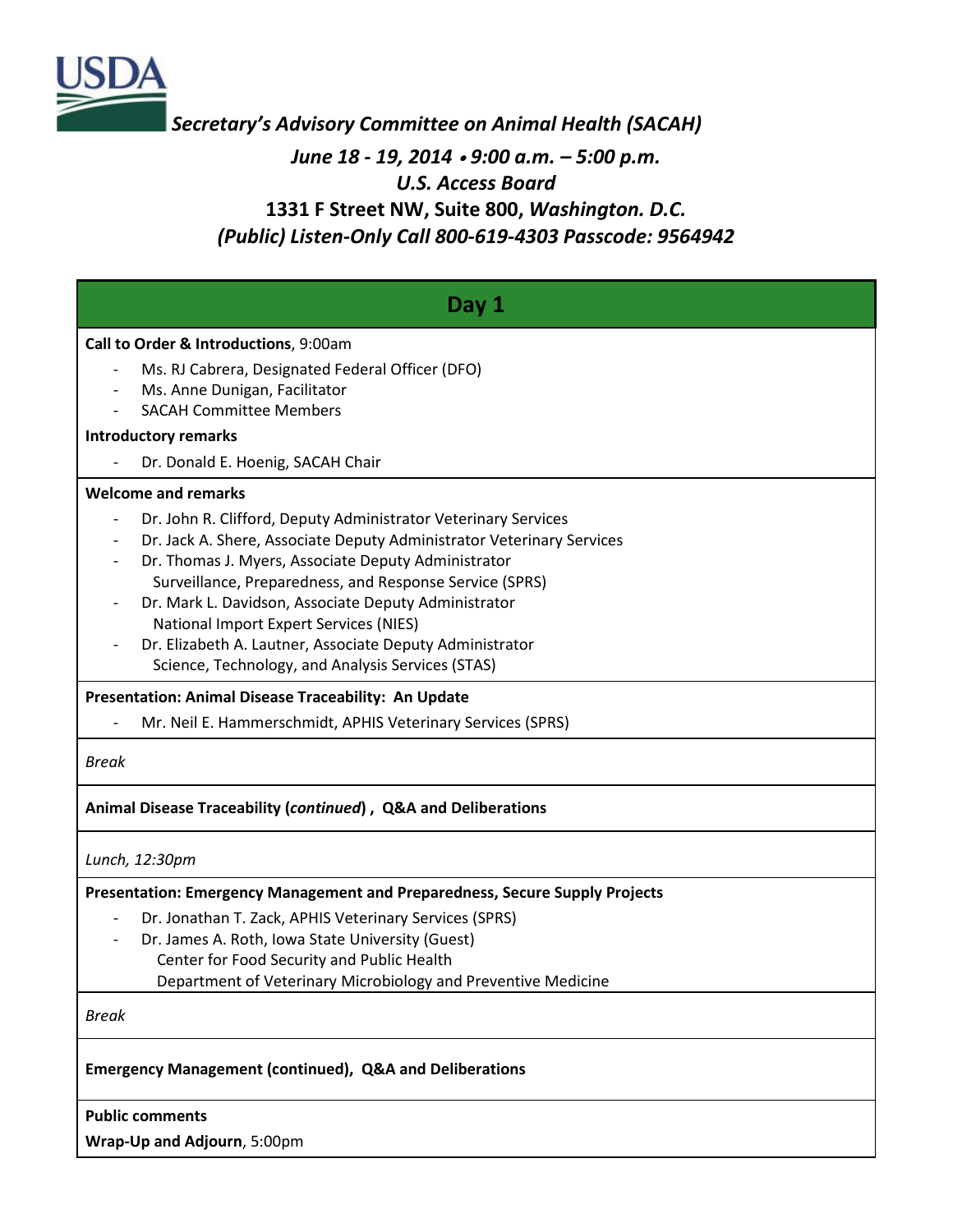

*Secretary's Advisory Committee on Animal Health (SACAH) June 18 - 19, 2014* <sup>∙</sup> *9:00 a.m. – 5:00 p.m. U.S. Access Board* **1331 F Street NW, Suite 800,** *Washington. D.C. (Public) Listen-Only Call 800-619-4303 Passcode: 9564942*

| Day 2                                                                                                                                                                        |  |  |  |  |  |  |  |  |  |  |
|------------------------------------------------------------------------------------------------------------------------------------------------------------------------------|--|--|--|--|--|--|--|--|--|--|
| Call to Order and Review of Day 1, 9:00am                                                                                                                                    |  |  |  |  |  |  |  |  |  |  |
| <b>Presentation: Antimicrobial Resistance</b>                                                                                                                                |  |  |  |  |  |  |  |  |  |  |
| Dr. David A. Dargatz, APHIS Veterinary Services (STAS)<br>$\qquad \qquad -$                                                                                                  |  |  |  |  |  |  |  |  |  |  |
| Dr. William T. Flynn, Food and Drug Administration (Guest)<br>$\overline{\phantom{a}}$<br>Dr. Alecia L. Naugle, APHIS Veterinary Services (SPRS)<br>$\overline{\phantom{a}}$ |  |  |  |  |  |  |  |  |  |  |
| Dr. Bruce A. Wagner, APHIS Veterinary Services (STAS)<br>$\overline{\phantom{a}}$                                                                                            |  |  |  |  |  |  |  |  |  |  |
| <b>Q&amp;A and Deliberations</b>                                                                                                                                             |  |  |  |  |  |  |  |  |  |  |
| Lunch, 12:00pm                                                                                                                                                               |  |  |  |  |  |  |  |  |  |  |
| <b>Presentation: Foreign Animal Disease Zoning</b>                                                                                                                           |  |  |  |  |  |  |  |  |  |  |
| Dr. Kelly Rhodes, APHIS Veterinary Services (NIES)                                                                                                                           |  |  |  |  |  |  |  |  |  |  |
| <b>Q&amp;A and Deliberations</b>                                                                                                                                             |  |  |  |  |  |  |  |  |  |  |
| <b>Break</b>                                                                                                                                                                 |  |  |  |  |  |  |  |  |  |  |
| <b>Presentation: Nonregulatory Approaches</b>                                                                                                                                |  |  |  |  |  |  |  |  |  |  |
| Dr. Jack A. Shere, APHIS Veterinary Services                                                                                                                                 |  |  |  |  |  |  |  |  |  |  |
| <b>Public comments</b>                                                                                                                                                       |  |  |  |  |  |  |  |  |  |  |
| Wrap-up and Adjourn, 5:00pm                                                                                                                                                  |  |  |  |  |  |  |  |  |  |  |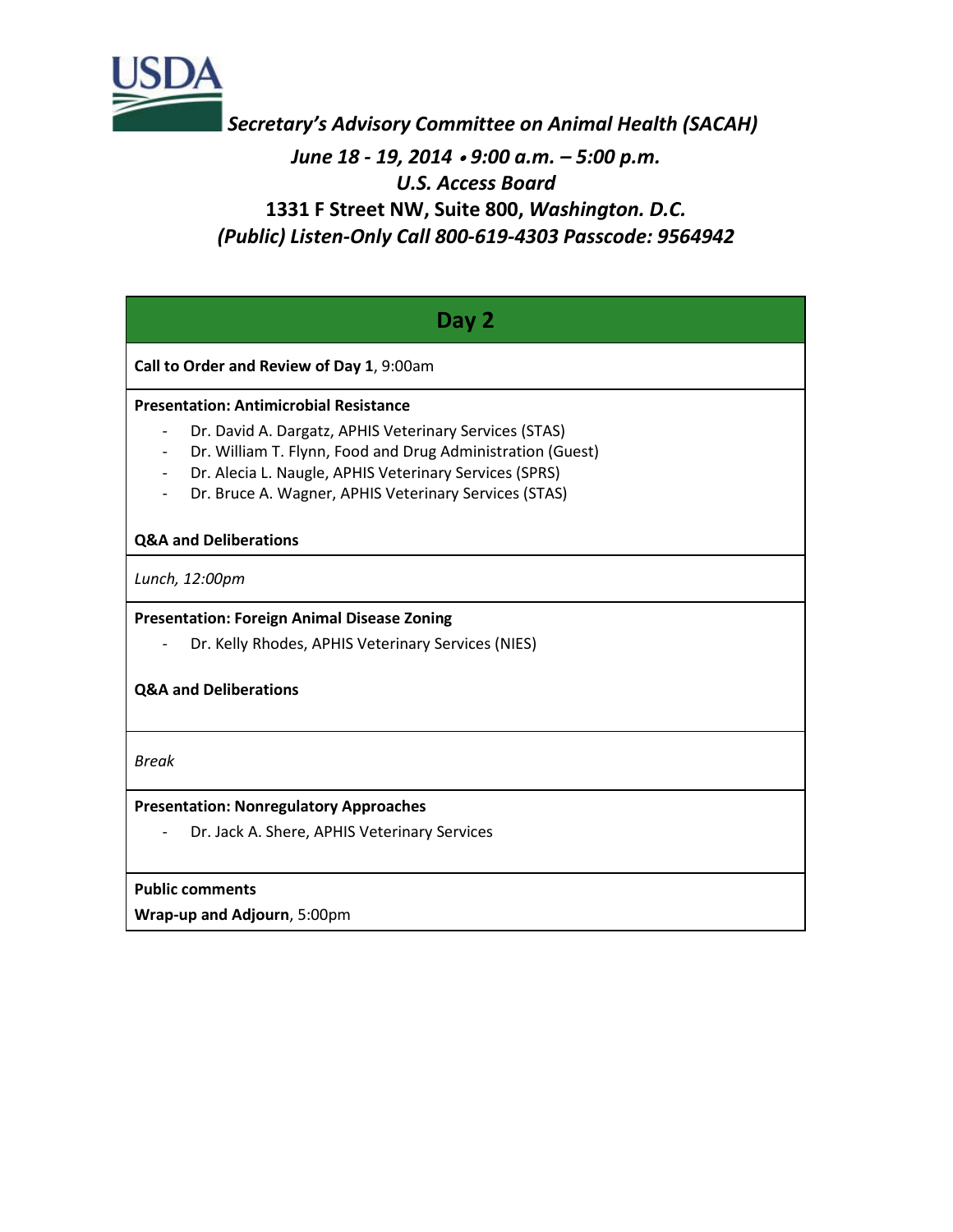# ATTACHMENTS (4)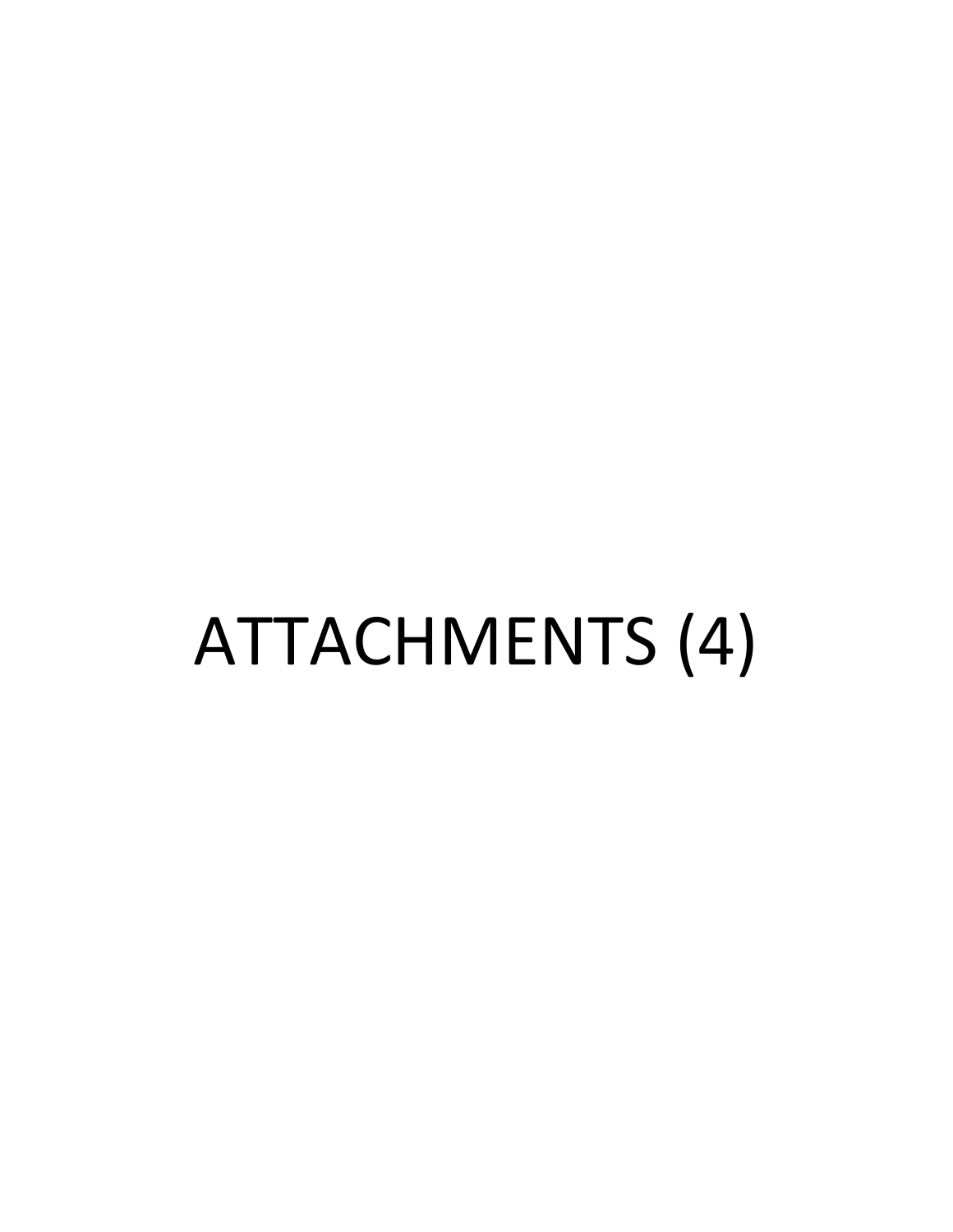### **ATTACHMENT 1**

### **Summary of the Antimicrobial Resistance Issue and Activitiesfor the Secretary's Advisory Committee on Animal Health—June 2014**

### **Introduction**

The U.S. Department of Agriculture (USDA) is asking the Secretary's Advisory Committee on Animal Health for feedback on proposed surveillance, research, and education and outreach activities that the USDA plans to conduct to address antimicrobial use and resistance.

### **Background**

Antimicrobial resistance (AMR) is a global issue affecting both public and animal health. Simply stated, there is concern that bacteria that cause disease in both people and animals are developing more resistance to the important antibiotics<sup>1</sup> used for treatment. There is increasing recognition that AMR is also an issue in animal health though the extent of its occurrence and its impact are largely unknown. Some believe that the use of antimicrobial drugs in agriculture is one of the primary drivers for the emergence of AMR. In reality, our understanding of the factors that contribute to levels of AMR in various settings and the specific role of antimicrobial use in agriculture in the selection for AMR bacteria is incomplete. The issue has become increasingly urgent as the numbers of organisms resistant to antimicrobial drugs has grown, the availability of new antimicrobial drugs has slowed or stopped and global interconnectedness has increased.

The public health and veterinary communities have implemented actions to encourage the judicious use of antimicrobials in people and animals. Judicious use of antibiotics, an integral part of good veterinary and production practices, maximizes therapeutic efficacy and minimizes selection of resistant microorganisms. The Food and Drug Administration (FDA) has finalized two guidance documents for industry (Guidance for Industry [GFI] #209 and #213) which seek the voluntary cooperation of the pharmaceutical industry to remove the label claims for growth promotion on antimicrobials deemed medically important. In addition, GFI #213 seeks to move all therapeutic uses of antimicrobial drugs in feed and water under the oversight of a veterinarian – requiring a Veterinary Feed Directive (VFD) for infeed products used therapeutically or a prescription for in-water products used therapeutically. FDA has proposed a revision to the VFD regulation that incorporated many of the comments received during five regional listening sessions on the GFI #213 and via other routes. The comment period on the proposed VFD revision has closed and FDA is considering the comments received. However, USDA and FDA work together closely to identify and mitigate emerging threats to America's food supply. USDA has collaborated and provided recommendations to FDA on these guidance documents. Perhaps most importantly, the FDA relies on the science-based information that USDA generates about antibiotic drug use, AMR patterns, and livestock and poultry management practices to inform its policy and regulatory decisions. FDA also taps into USDA's extensive network of collaborative relationships with producers and animal agriculture industry organizations as part of its outreach.

<sup>1</sup> The terms *antimicrobial drug* and *antibiotic* are used interchangeably; however, antimicrobial drugs are a broader category since they have activity against more than just bacteria and include synthetic medications such as sulfonamides.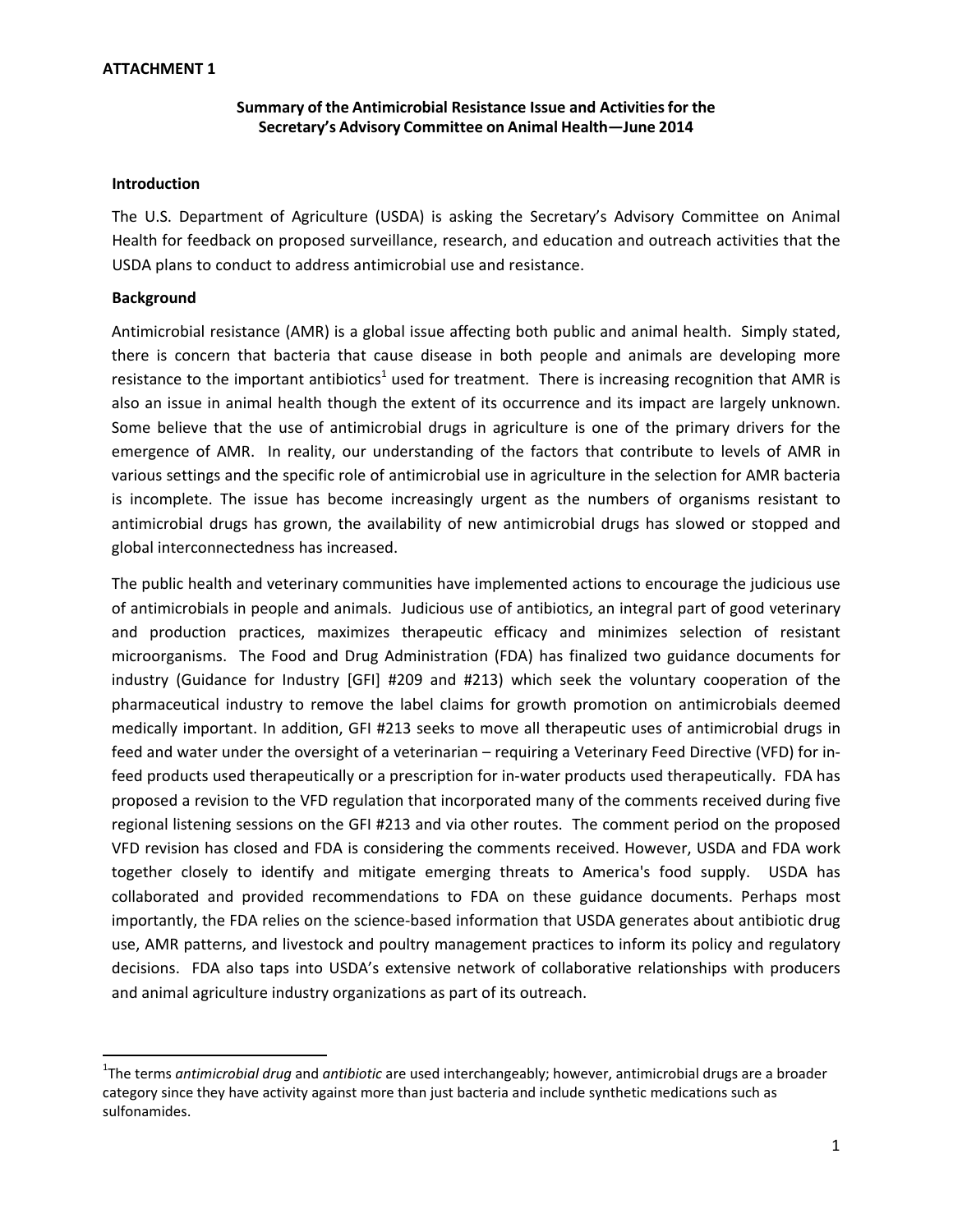### **Summary of the Antimicrobial Resistance Issue and Activitiesfor the Secretary's Advisory Committee on Animal Health—June 2014**

Even though the United States Department of Agriculture (USDA) is not the lead regulatory agency with respect to antibiotic use and AMR, USDA is an important part of the solution to address this challenge. For nearly two decades, the USDA has conducted surveillance, basic and applied research, and education and outreach to assess levels of AMR, develop effective mitigation strategies for AMR, and assist animal producers to implement these strategies. USDA activities have made important contributions to understanding the role of animal production in AMR and to reducing its development and spread.

Current USDA AMR activities include:

- National Animal Health Monitoring System (NAHMS) commodity studies gather information about general farm policy and management practices related to reasons for use, antimicrobial class, and delivery route.
- Agricultural Resource Management Survey (ARMS) is an annual farm-level survey that focuses on farm finances, but includes detailed questions aimed at commercial producers of certain livestock species on production practices, including antibiotic drug use.
- FSIS sampling in slaughter plants for both the National Antibiotic Resistance Monitoring System (NARMS) and the *Salmonella* Pathogen Reduction: Hazard Analysis and Critical Control Points (PR/HACCP) verification sampling.
- Intra- and extramural research to generate science-based data about antimicrobial use, mechanisms of antimicrobial resistance, and mitigations to reduce AMR in food‐producing animals and their environments (including alternatives to antibiotics).
- Education and outreach activities on the judicious use of antimicrobials.

However, considerable work remains, and there is a growing sense of urgency to address this problem.

### **Engaging stakeholders**

In May 2012, USDA sponsored a workshop<sup>2</sup> with stakeholders, Federal partners, and USDA agency staff to review current antibiotic use and resistance monitoring, management practices to reduce antibiotic resistance, and alternatives to the use of antibiotics to treat and prevent diseases or to enhance production in food‐producing animals. This workshop identified important knowledge and data gaps, and participants encouraged USDA to develop an integrated, strategic plan to address them.

Input from that workshop serves as the foundation for a draft USDA AMR action plan that has been developed over the past year. The action plan was jointly constructed by a broad group of USDA agencies. This plan and the potential activities have not been shared with stakeholders.

Proposed USDA activities include:

 Enhanced and expanded survey questionnaires, longitudinal studies, and development of improved methods and tools to measure antimicrobial drug use and related production practices by livestock and poultry producers.

 $2$  Documents from this workshop can be found online at: www.ars.usda.gov/research/programs/programs.htm?np\_code=103&docid=17547.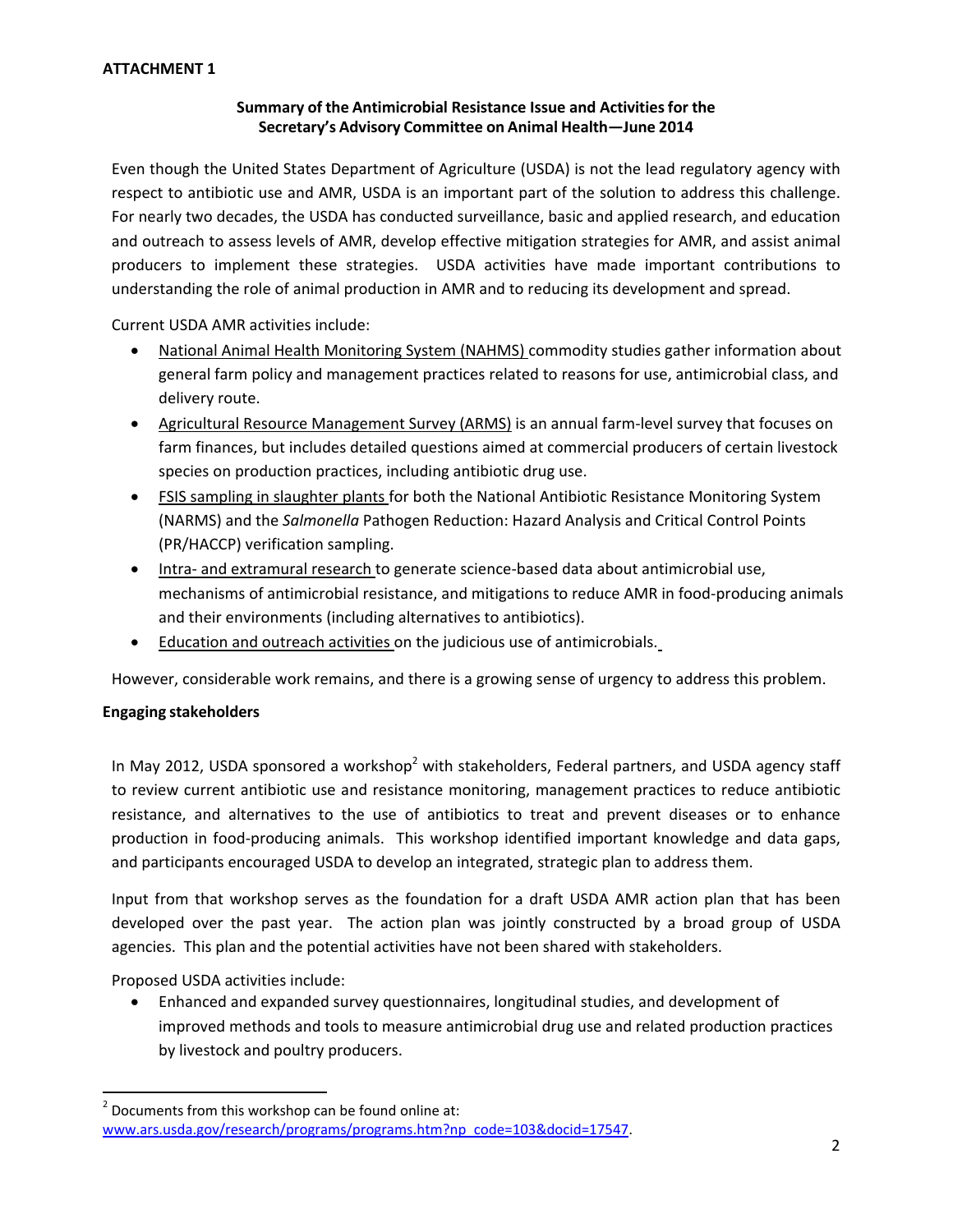### **ATTACHMENT 1**

### **Summary of the Antimicrobial Resistance Issue and Activitiesfor the Secretary's Advisory Committee on Animal Health—June 2014**

- Ongoing biological sampling at various points and locations from the farm through the slaughter plant, harmonized antibiotic susceptibility testing procedures, and targeted on‐farm and in‐plant sampling to supplement National Animal Health Monitoring System (NAHMS) studies and case investigations will enhance our understanding of the patterns of antibiotic drug susceptibilities for selected bacterial organisms.
- New initiatives aimed at funding multi-institutional/multiagency projects that integrate research, education, and extension.
- Research and discovery to develop innovative antimicrobials that provide alternatives to conventional antibiotics and that are refractory to resistance development.
- Education and outreach programs for various audiences including veterinarians, producers, extension agents, academia, the media and the lay public.

All of the activities in the USDA AMR Action Plan are based on voluntary participation by producers. Although plan was based on input received from stakeholders during the 2012 workshop, the recent development of the plan to date has been internal to USDA. Given the voluntary nature of the efforts extensive outreach is needed to ensure collaborative efforts with stakeholders in developing practical, effective, and efficient solutions to the surveillance, research and stewardship plans.

### **Committeedeliberations**

The USDA requests that the Committee:

- 1. Provide feedback on the current and proposed USDA activities that address AMR.
- 2. Identify how USDA could best collaborate with their constituent industries to supplement and sustain these activities; and
- 3. Recommend actions USDA could take to promote acceptance and support among State and industry stakeholders for USDA activities related to the AMR issue.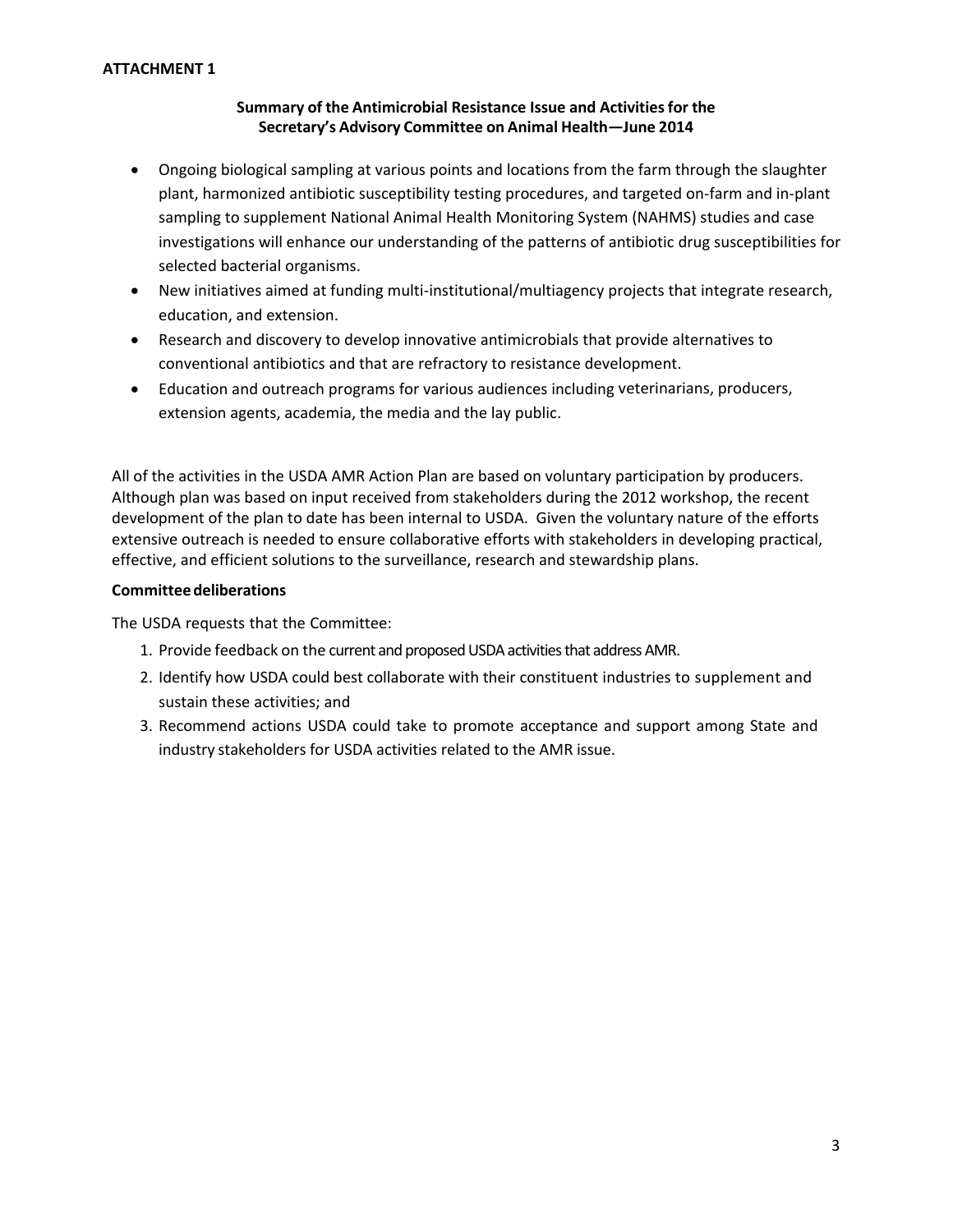# *Emergency Preparedness Summary*

### **FMD Vaccine**

APHIS has publicly stated in the "FMD Response Plan: The Red Book" that all response strategies including those with emergency vaccination—would be considered in a foot-and-mouth disease (FMD) outbreak. This is a significant and necessary change in FMD response policy based on the magnitude and speed of animal agriculture in the United States. For many reasons (including public acceptance, depopulation capacities, and disposal capabilities) stamping‐out is no longer a viable option as an exclusive response strategy for anything beyond a very small, focal outbreak.

The North American Foot and Mouth Vaccine Bank (NAFMDVB) was developed by the United States, Canada, and Mexico in 1982 as a capability to conduct a small vaccination to kill campaign. APHIS' move to a broader FMD response strategy stance raises questions about whether the NAFMDVB is adequate to support a broader response strategy, among them:

- How should APHIS and its stakeholders modernize FMD vaccine capabilities?
- What should be the minimum quantities of vaccine available, and minimum time to delivery, to provide effective response?
- Can there be cost sharing or public private partnerships to modernize FMD vaccine capabilities?

### **Continuity of Business**

Quarantine and movement control are essential to stop the spread of an animal disease. However, these activities are also likely to significantly disrupt typical business operations involving intrastate and interstate trade as well as international commerce. In some cases, quarantines and movement controls can cause more economic damage than the disease outbreak itself.

Recently, much work has focused on continuity of business, also known as managed movement. Plans such as the Secure Food Supply Plans are designed to manage the movement of non-infected animals and non-contaminated animal products from non-infected premises in a foreign animal disease outbreak. This managed movement helps animal agriculture maintain or return to normal business while minimizing the risk of disease spread through careful permitting, detailed biosecurity, and other guidance. This science and risk‐based approach therefore minimizes the unintended negative effects of the disease on producers not directly affected by the outbreak.

Continuity of business planning is a complex and multidisciplinary effort. The Secure Food Supply Plans are developed through a public‐private‐academic partnership, which includes Veterinary Services, industry, and academic centers. Many plans offer specific guidance on permitting, but there is not a clear path to implementation, or ensuring that these plans can be executed in a disease outbreak. This leads to the following questions:

- How should these plans be evaluated before an outbreak?
- How should these plans be "accepted" or adopted by States before an outbreak?
- Should plans be implemented by Memorandums of Understanding between States? Through rulemaking? Or should other processes be used?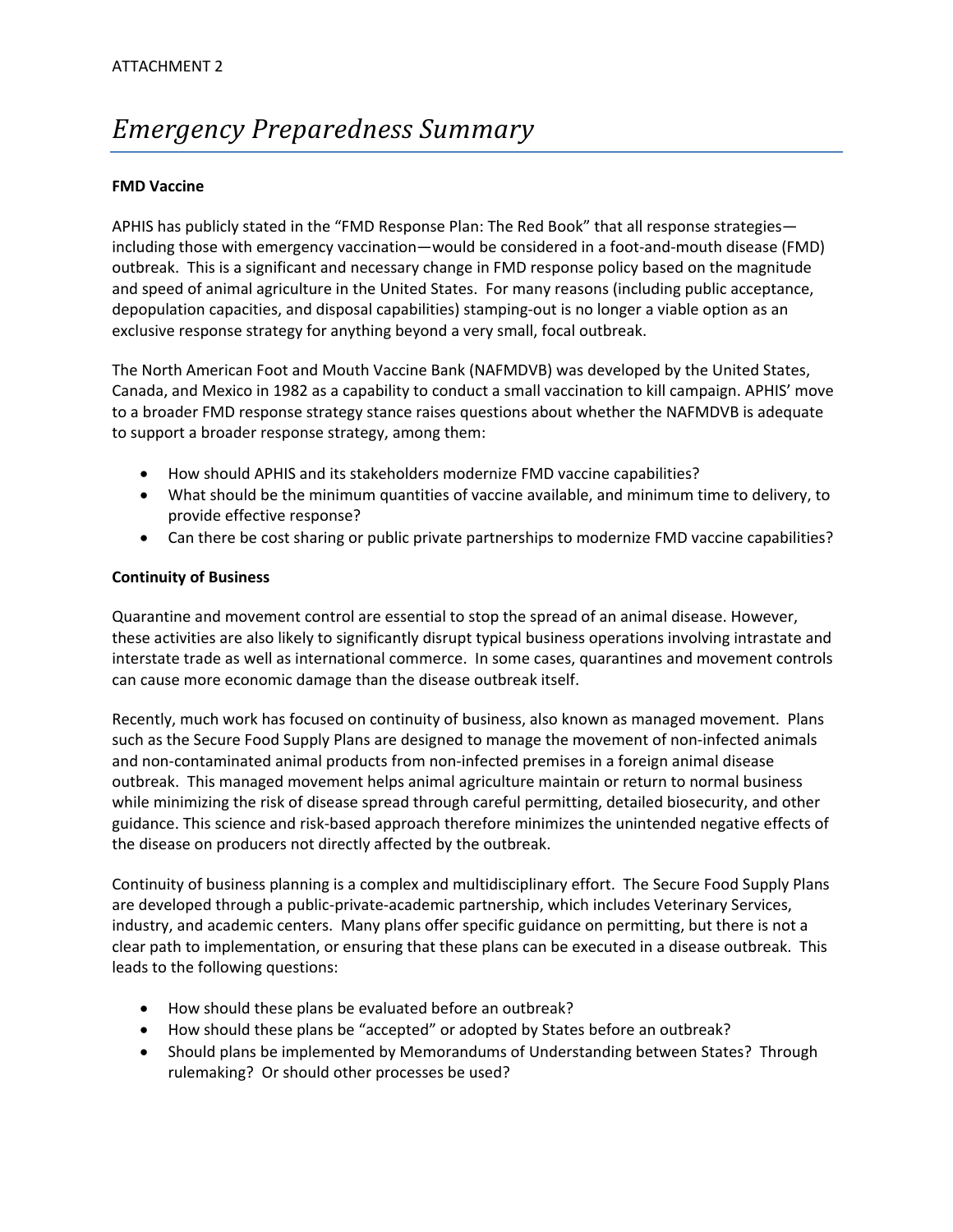# **Animal Disease Traceability (ADT) Overview May 2014**

### **Background**

Preventing and controlling animal disease is the cornerstone of protecting American animal agriculture. While ranchers and farmers work hard to protect their animals and their livelihoods, there is never a guarantee that their animals will be spared from disease. To support their efforts, the U.S. Department of Agriculture (USDA) Animal and Plant Health Inspection Service (APHIS) has promulgated regulations to prevent, control, and eradicate disease. Traceability does not prevent disease, but knowing where diseased and at-risk animals are, where they have been, and when, is indispensable in emergency response and in maintaining disease control and eradication programs.

We have clear indications that higher levels of official identification enhance tracing capability. For example, through the National Scrapie Eradication Program, 92 percent of cull breeding sheep are officially identified at slaughter, primarily using flock identification eartags. In fiscal year 2010, this level of official identification made it possible to achieve traceback from slaughter of scrapie-positive sheep to the flock of origin or birth as part of the scrapie surveillance program 96 percent of the time, typically in a matter of minutes. Other diseases, particularly contagious ones, require that we trace to more than the birth premises. We must search premises where the animal has been after leaving the birth premises but before going to slaughter. This means the scrapie model is not a complete solution for such diseases.

APHIS believes we must improve our tracing capabilities to not only address current concerns, including the increasing number of cases of bovine tuberculosis, but also to respond to new or foreign animal diseases in the future.

On August 11, 2011, APHIS published in the Federal Register (76 FR 50082– 50110, Docket No. APHIS–2009–0091) a proposal to amend its regulations. The proposal set minimum national official identification and documentation requirements for the traceability of livestock moving interstate. The final rule was published on January 9, 2013. The regulations set forth in the rule (now at title 9, *Code of Federal Regulations* (9 CFR) part 86) establish a system that promotes APHIS' ability to trace animals back from slaughter and forward from premises where animals are officially identified. The regulations also help in tracing animals' interstate movements.

The new regulations establish USDA's Animal Disease Traceability (ADT) program and supplement existing regulations in 9 CFR subchapter C containing requirements for the interstate movement of livestock to prevent the dissemination of diseases of livestock within the United States. While APHIS focuses on interstate movements of livestock, States and Tribal Nations remain responsible for the traceability of livestock within their jurisdictions.

### **Animal Disease Traceability Framework**

USDA's ADT program is a coordinated approach to the mandatory identification of animals moving interstate. This approach embraces the strengths and expertise of States, Tribes, and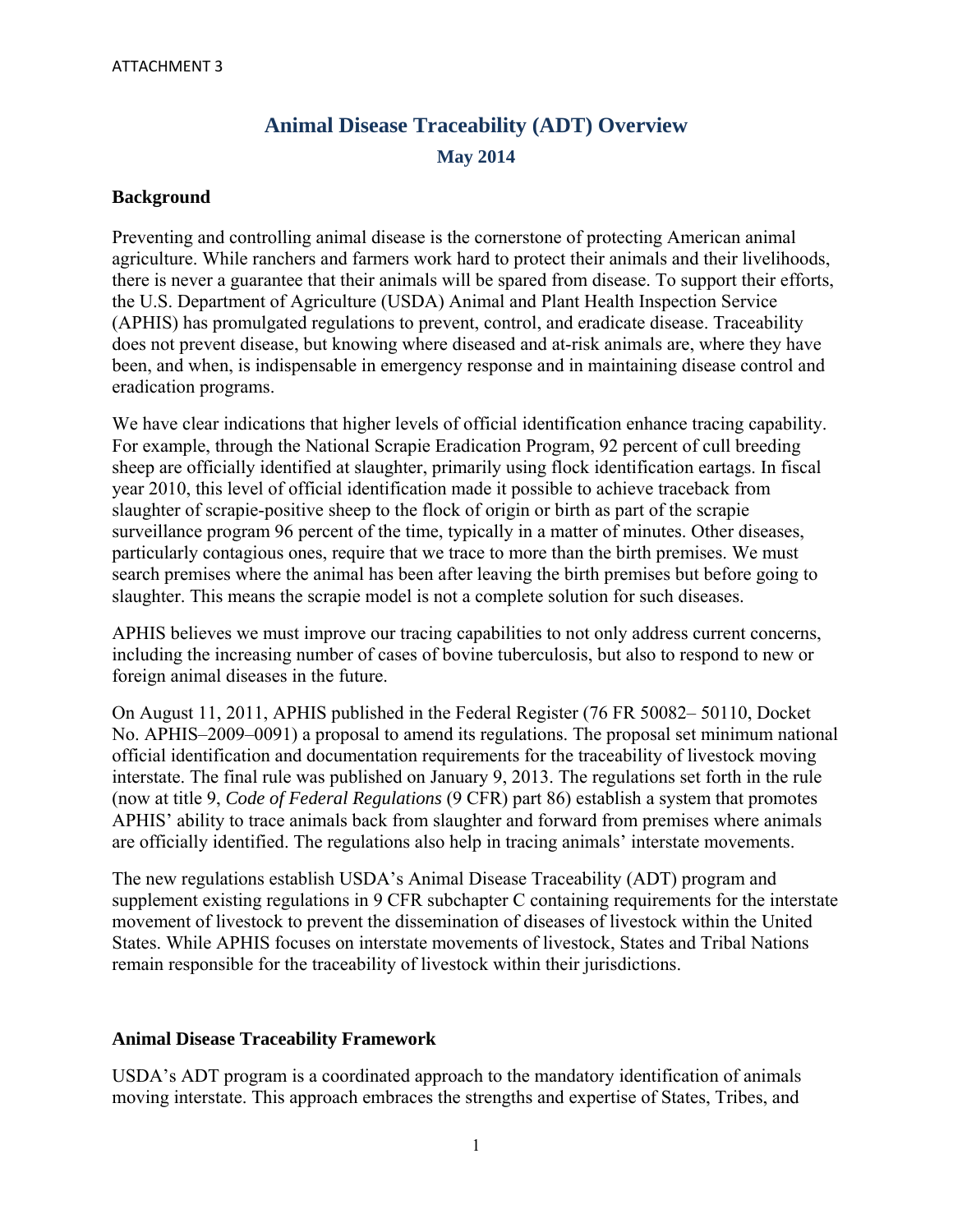producers and empowers them to find and use the most effective traceability approaches to identify animals moving interstate nationally. Moreover, this approach builds on the successful use of identification methods in APHIS' disease eradication programs; these have significantly boosted traceability. Our refocused approach builds on the fundamental identification requirements of those programs by reestablishing the use of basic, cost-effective identification methods widely accepted by producers. Specifically, APHIS has established traceability regulations for the interstate movement of farm-raised livestock and poultry. Cattle are the priority because of the void in traceability in that sector.

### **Fundamentals of Animal Disease Traceability Regulation**

The regulations at 9 CFR part 86 establish minimum national official identification and documentation requirements for the traceability of livestock moving interstate. The species covered in the rule include cattle and bison, sheep and goats, swine, horses and other equines, captive cervids (e.g., deer and elk), and poultry. The covered animals moved interstate, unless otherwise exempt, would have to be officially identified and accompanied by an interstate certificate of veterinary inspection (ICVI) or other movement document. The requirements do not apply to livestock moving:

- Entirely within Tribal land that straddles a State line and the Tribe has a separate traceability system from the States in which its lands are located; or
- To a custom slaughter facility in accordance with Federal and State regulations for preparation of meat.

Other exemptions are applied on a species-specific basis.

### **Official Identification and Interstate Movement Documentation**

Livestock moved interstate, unless otherwise exempt, must be officially identified and have an ICVI or other documentation.

Official Identification

Official identification methods are defined by species in the tracebility regulation. Official eartags serve as a common method of official identification for serveral species, including cattle. Additional materials explaining official identification methods by species are available on the ADT Web site.



• Interstate Certificates of Veterinary Inspection

ADT relies on interstate movement documents to provide

| COMMONWEALTH of VIRGINIA<br>Vegania Department of Agriculture and Consistent Develops<br>Directors of Amount and Found Industry threesom-<br>Clover Hell Bushbug - Street 143<br>12) Governor Denn, Robertsch, VA 23219<br>Telephone (SDA) 764-2423                                   |                                                                                                                                                                                                                                |                                                                                           |             |                       |  |                |                                                                                                                      |                          | <b>CERTIFICATE OF VETERINARY INSPECTION</b><br>For Use Only In Shipping Domestic Livestock and Bison<br>Certificate Void After 30 Days<br>Current Import Requirements Can Be Obtained From the State of Destination |                                     |                                             | <b>CERTIFICATE NUMBER</b>                                                      |                                      |       | Page of Pages<br>Date of Shipment |  |
|---------------------------------------------------------------------------------------------------------------------------------------------------------------------------------------------------------------------------------------------------------------------------------------|--------------------------------------------------------------------------------------------------------------------------------------------------------------------------------------------------------------------------------|-------------------------------------------------------------------------------------------|-------------|-----------------------|--|----------------|----------------------------------------------------------------------------------------------------------------------|--------------------------|---------------------------------------------------------------------------------------------------------------------------------------------------------------------------------------------------------------------|-------------------------------------|---------------------------------------------|--------------------------------------------------------------------------------|--------------------------------------|-------|-----------------------------------|--|
| Point of Origin - Name & Address (911 Address or Prem. ID Required).                                                                                                                                                                                                                  |                                                                                                                                                                                                                                |                                                                                           |             |                       |  |                |                                                                                                                      |                          | Destination - Name & Address (931 Address or Press, ID Required).                                                                                                                                                   |                                     |                                             | <b>Mayd'instant</b><br><b>Distr</b>                                            | Yonat #<br>To Re-Covenant            |       | Entry Permit Number               |  |
| <b>Newport</b>                                                                                                                                                                                                                                                                        |                                                                                                                                                                                                                                |                                                                                           |             |                       |  |                |                                                                                                                      |                          |                                                                                                                                                                                                                     |                                     |                                             | Re-Consum To - Name & Address (911 Address or Penn, ID Required).              |                                      |       |                                   |  |
| <b>State</b><br>$Z$ áss<br><b>Cleve</b><br>Premises Identification Number (PIN):<br>Consigner - Name & Address (If Different Than Point of Origin)<br><b>Newport</b><br><b>State</b><br>City<br>25n                                                                                   |                                                                                                                                                                                                                                |                                                                                           |             |                       |  |                |                                                                                                                      |                          | Zap                                                                                                                                                                                                                 |                                     |                                             |                                                                                |                                      |       |                                   |  |
|                                                                                                                                                                                                                                                                                       |                                                                                                                                                                                                                                |                                                                                           |             |                       |  |                |                                                                                                                      | Example                  |                                                                                                                                                                                                                     |                                     |                                             | Street.<br>State<br><b>CYN</b><br>239<br>President Identification Number (PIN) |                                      |       |                                   |  |
|                                                                                                                                                                                                                                                                                       |                                                                                                                                                                                                                                |                                                                                           |             |                       |  |                |                                                                                                                      |                          |                                                                                                                                                                                                                     | statution)                          |                                             |                                                                                |                                      |       |                                   |  |
|                                                                                                                                                                                                                                                                                       |                                                                                                                                                                                                                                |                                                                                           |             |                       |  | <b>Ritreen</b> |                                                                                                                      |                          |                                                                                                                                                                                                                     |                                     |                                             | Veteriorian Maure<br>Acc #                                                     |                                      |       |                                   |  |
|                                                                                                                                                                                                                                                                                       |                                                                                                                                                                                                                                |                                                                                           |             |                       |  | City           |                                                                                                                      |                          | State<br>2.40                                                                                                                                                                                                       |                                     | <b>Phimoto</b>                              |                                                                                | <b><i>Signatore</i></b>              |       |                                   |  |
|                                                                                                                                                                                                                                                                                       | (If responsions) it is the responsibility of the re-consister veterinarias to reader anythic of this continuate tends contained by Edwarded to Edwarded to Alector internation in effice and the veterinarium were effect of t |                                                                                           |             |                       |  |                |                                                                                                                      |                          |                                                                                                                                                                                                                     |                                     |                                             |                                                                                |                                      |       |                                   |  |
| State / Area Status<br><b>Species</b><br>c: Cottle<br>12 Elginiani<br><b>Tuberculosis</b><br>12 Accredited No. 1<br>D Goat<br><b>CCSheep</b><br><b>G</b> Free<br>D.Certified No.7<br>:: Camelid<br>12 Validated No. .<br>11 Swime<br>Ct Other<br>er Qual. Neg.:<br><b>Brucellosis</b> |                                                                                                                                                                                                                                |                                                                                           | Herd Status |                       |  | Date           | <b>Parpose of Movement</b><br>12 Heppedings 21 Silkow<br>12 Feeding 13 Sale<br>15 Shoughter to Relocate<br>ci Other: |                          |                                                                                                                                                                                                                     | Statement / Comments:               |                                             |                                                                                |                                      |       |                                   |  |
| O Serimie No.:<br>13 Other<br>ra Free<br>(Clog Species Per Certificate)<br>$\cap$ NPIP $\#$<br>CLOther<br>rs Other.<br>PRV<br>No. of Ammuls<br><b>Program</b> :<br><b>Other</b>                                                                                                       |                                                                                                                                                                                                                                |                                                                                           |             |                       |  |                | Currier: 12 Truck<br>to Other:<br>Currier Name:                                                                      |                          |                                                                                                                                                                                                                     |                                     |                                             |                                                                                |                                      |       |                                   |  |
|                                                                                                                                                                                                                                                                                       |                                                                                                                                                                                                                                |                                                                                           |             | No.                   |  |                |                                                                                                                      |                          | Phone #                                                                                                                                                                                                             |                                     |                                             |                                                                                |                                      |       |                                   |  |
| Ţ<br>Kechan                                                                                                                                                                                                                                                                           |                                                                                                                                                                                                                                | <b>USDA APPROVED ID</b><br>EXID EN Metal Tag<br>to Brand, to Tattoo<br>c) Swine Ear Notch |             | Name or Other ID<br>彦 |  | R,             | Breed                                                                                                                | Vaccine<br><b>Tatton</b> | <b>TB</b><br>Injection<br>Date.                                                                                                                                                                                     | Date Neg.<br><b>TBRead</b>          | Negative<br><b>Bruceflosts</b><br>Test Date | Other                                                                          | Other                                | Other | Other                             |  |
| <b>TER</b>                                                                                                                                                                                                                                                                            |                                                                                                                                                                                                                                |                                                                                           |             | Name (Equine)         |  |                |                                                                                                                      | I canta.                 | Negative<br>Coggins<br>Date                                                                                                                                                                                         | Lab.<br>Accountour<br><b>Number</b> | Lab Name                                    | Color                                                                          | <b>Floydeal Deseriation Markings</b> |       |                                   |  |
|                                                                                                                                                                                                                                                                                       |                                                                                                                                                                                                                                |                                                                                           |             |                       |  |                |                                                                                                                      |                          |                                                                                                                                                                                                                     |                                     |                                             |                                                                                |                                      |       |                                   |  |
|                                                                                                                                                                                                                                                                                       |                                                                                                                                                                                                                                |                                                                                           |             |                       |  |                |                                                                                                                      |                          |                                                                                                                                                                                                                     |                                     |                                             |                                                                                |                                      |       |                                   |  |
|                                                                                                                                                                                                                                                                                       |                                                                                                                                                                                                                                |                                                                                           |             |                       |  |                |                                                                                                                      |                          |                                                                                                                                                                                                                     |                                     |                                             |                                                                                |                                      |       |                                   |  |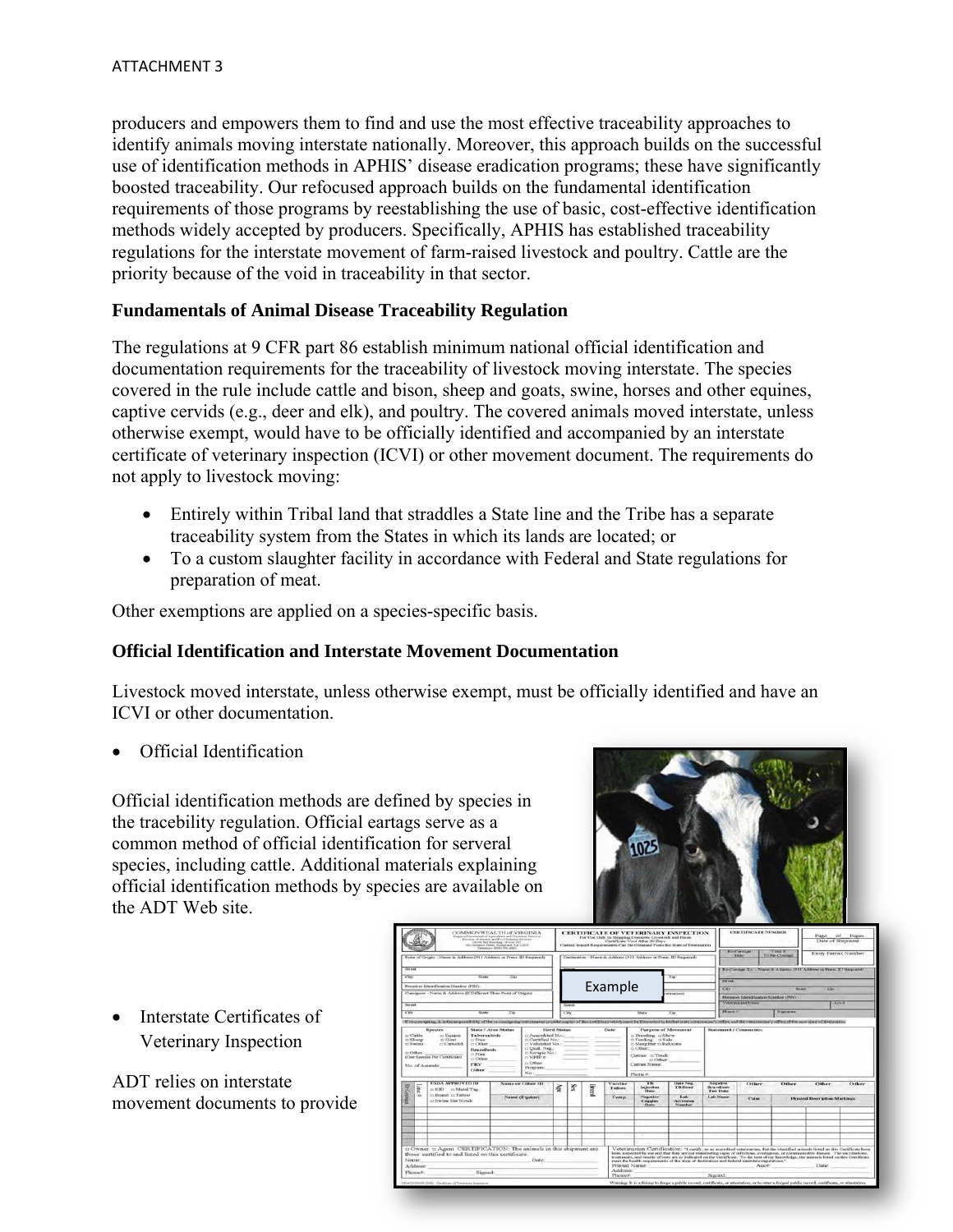information on the ship-from and ship-to locations. While ICVIs are not actual reports of animal movements, the information contained on the certificates highly correlates to the resulting movements for the listed animals and is used in ADT to indicate likely interstate movements. Using ICVIs this way provides animal movement information that producers would otherwise need to report.

While use of the ICVI is one of the traceability regulation requirements for livestock moved interstate, certain interstate movements are exempt from the ICVI requirement. Also, shipping and receiving States and Tribes may agree on other movement documents. The ICVI requirements are covered in APHIS' ADT reference material by species.

Accredited veterinarians have ultimate responsibility for the proper completion and administration of ICVIs. The requirements regarding the information that must be contained on the ICVI and the administration of the certificates are covered in 9 CFR part 86.

### **Comparison of Traceability Systems**

Full Traceability

A full traceability system through the preharvest sector traces an animal throughout its life from birth to harvest, through all locations. Many countries with a national identification system have full traceability systems. This includes Canada, Australia, and many European countries. Our former proposed animal traceability system – the National Animal Identification System, or NAIS − included the concepts of full traceability. APHIS tried to implement it as a voluntary program, but received little support. We also learned that the U.S. livestock industry was not ready for a system as elaborate as the one proposed under NAIS, mostly due to the system's cost and overall burden.



### **Full Traceability (Preharvest)**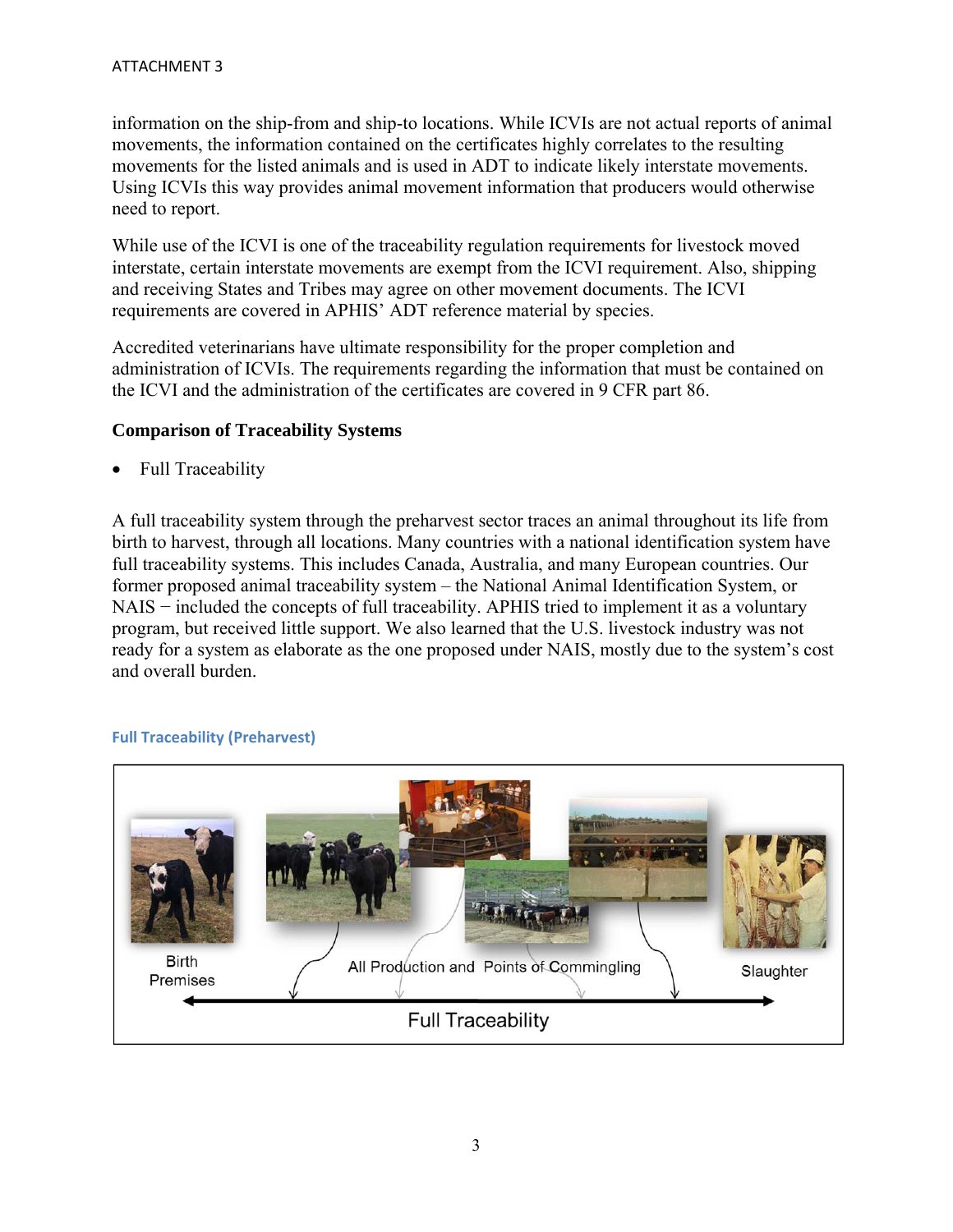### ATTACHMENT 3

U.S. Traceability without ADT

As we know, APHIS' tracing capability before ADT was inadequate. Without official identification, as was often the case, we used the animal's backtag to trace back from the slaughter plant or last premises where an infected animal resided. Often the traceback led to a market, where the backtag was referenced to the consignor of the animal. The backtag has provided valuable traceability information and will continue to be a vital identification method in ADT. State and Federal epidemiologists continue to work back through farm records to reach the animal's birth premises. As indicated previously, tracing back to the birth premises without ADT can be very time-consuming as frequently there is no official ID. Traces often take 6 months or more. APHIS hopes that will change with the implementation of ADT.

### **U.S. Traceability without ADT**

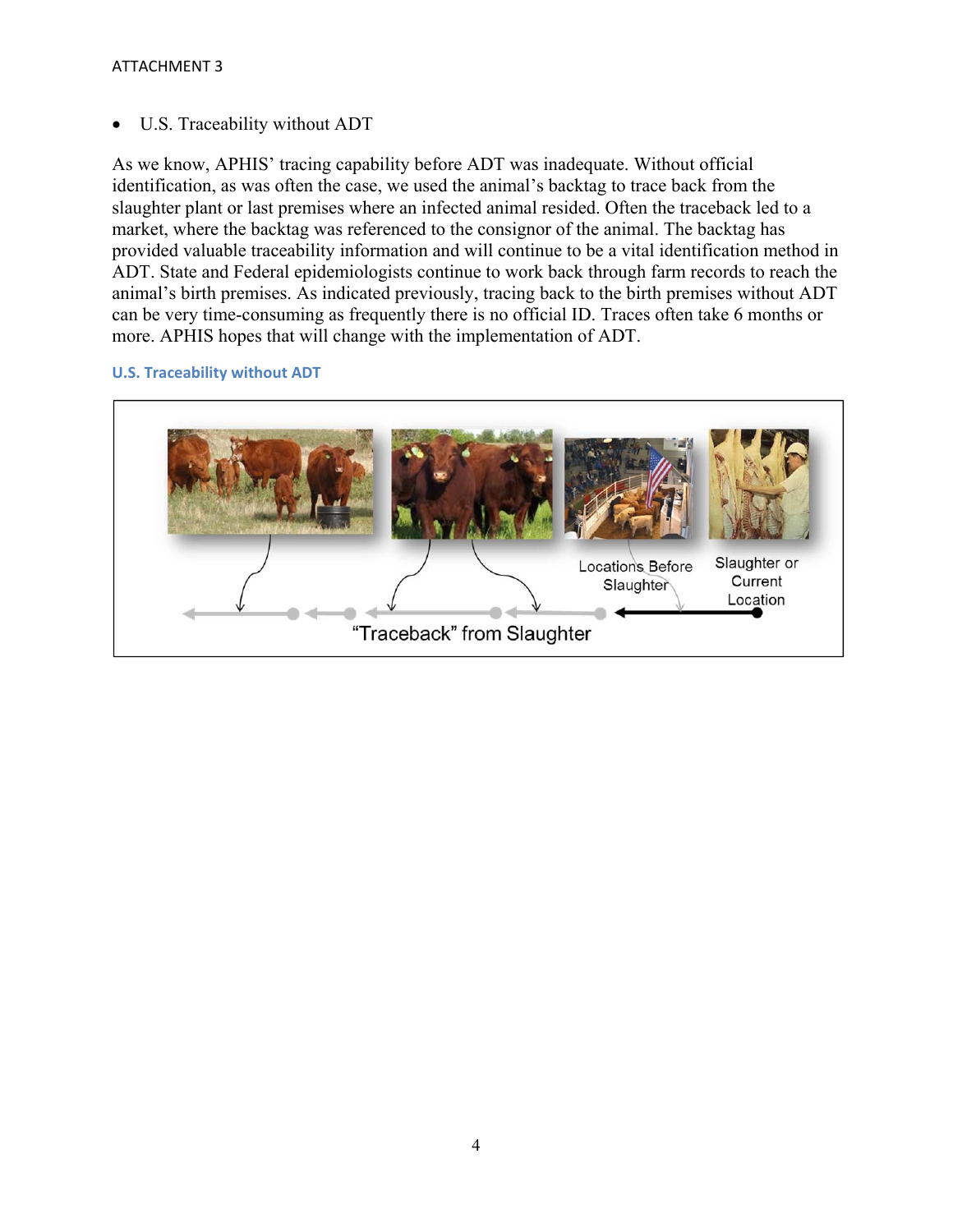### ADT – Bookend-plus System

Over time, the number of animals officially identified will increase significantly as a result of ADT. This is of particular interest and significant merit in the cattle sector. Under ADT APHIS will continue to initiate a traceback from the slaughter plant or the animal's current premises. But we will also have the ability to trace forward from the premises at which the animal was officially identified. This is a significant improvement! If ADT is implemented properly, we will often be able to determine this premises within minutes and then start tracing the animal forward from that point. Tracing the animal back from slaughter and forward from the premises of official ID – in a "bookend"-style system − will cut the amount of time required to trace the animal. A true bookend system would only have the start and end points, but APHIS supplements this traceability with information on the animal's interstate movements. Hence, we reference our approach as a "bookend-plus" system.

This very basic solution advances the anticipated level of traceability. Also, being able to consistently determine where an animal's location was officially identified has a great return on investment. But this infrastructure has limitations that must be kept in mind. Our trading partners realize our system does not provide full traceability and that a significant sector of the cattle population is exempt from the traceability rule requirements. When APHIS discusses traceability with its trading partners, it will continue to promote the system as adequate based on disease risk. We acknowledge that our trading partners view our system as inferior to those of other countries; industry stakeholders should also realize this. However, we can minimize the concern of our trading partners by successfully implementing ADT. Most importantly, industry will be more inclined to support more comprehensive traceability options if the "bookend" aspect of ADT is launched successfully.



### **ADT‐ Bookend‐plus System**

### **Monitoring and Compliance**

On March 4, 2014, APHIS Administrator Kevin Shea issued a stakeholder announcing the next phase of implementing ADT. While he empathized that APHIS will continue to inform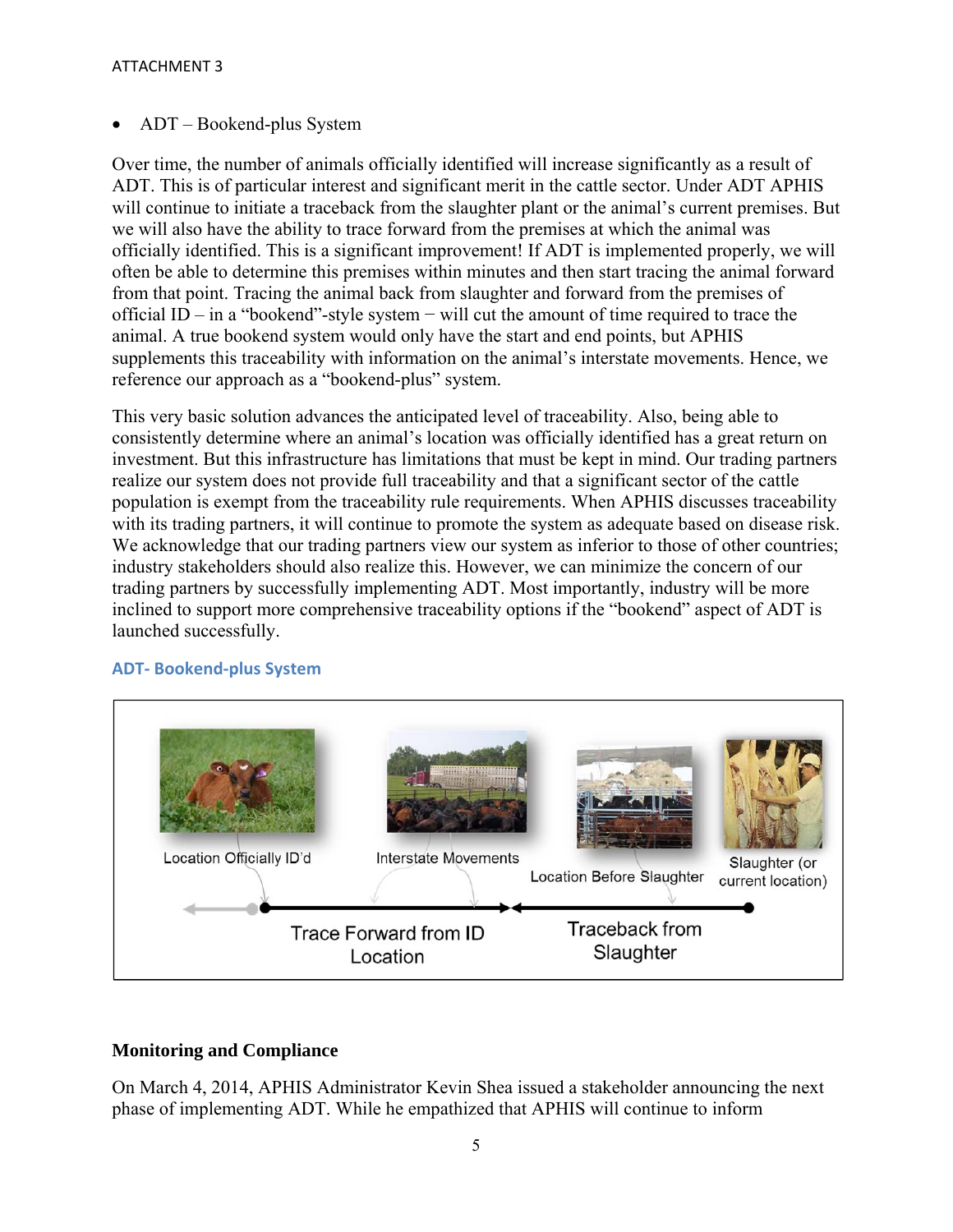stakeholders of the regulatory requirements of the new regulation, penalties will be considered when an individual repeatedly violates the traceability regulation. Keys to advancing traceability include the proper use of official identification and ICVIs and the collection of ID at slaughter; these areas will receive enforcement priority.

More specific information on the monitoring and enforcement aspects is on the traceability Web site.

### **Animal Disease Traceability Reference Materials**

APHIS provides various reference materials on the traceability regulation and its requirements at http://www.aphis.usda.gov/traceability/ . Please check this Web site for the most current information.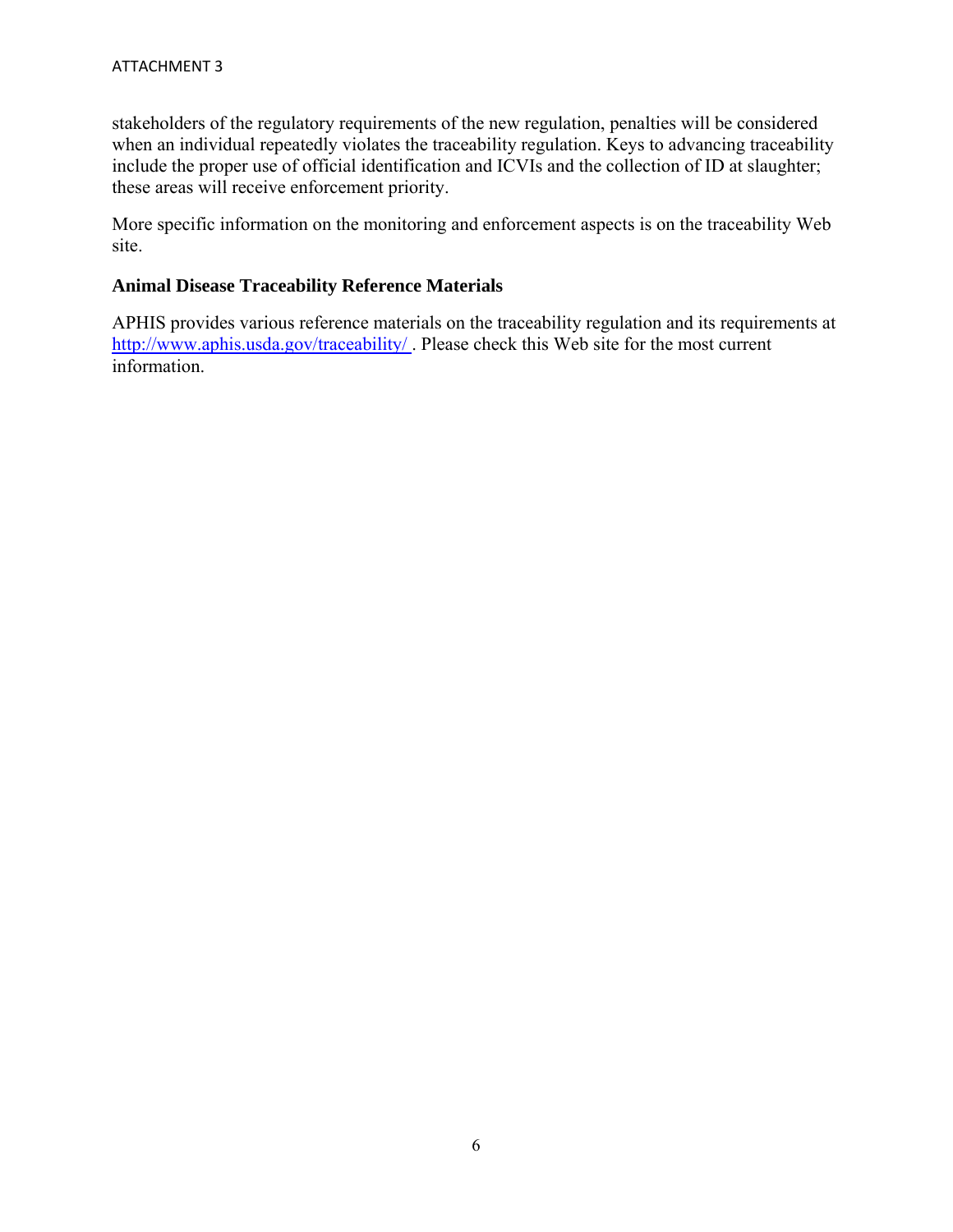### ATTACHMENT 3

Questions:

Are there specific areas of the ADT (overall framework and regulations) that industry finds problematic that USDA could work to improve?

Are there aspects of traceability that USDA should consider in the future for certain species?

What aspects of our traceability system need to be evaluated to ensure U.S. meet the future demands of trading partners?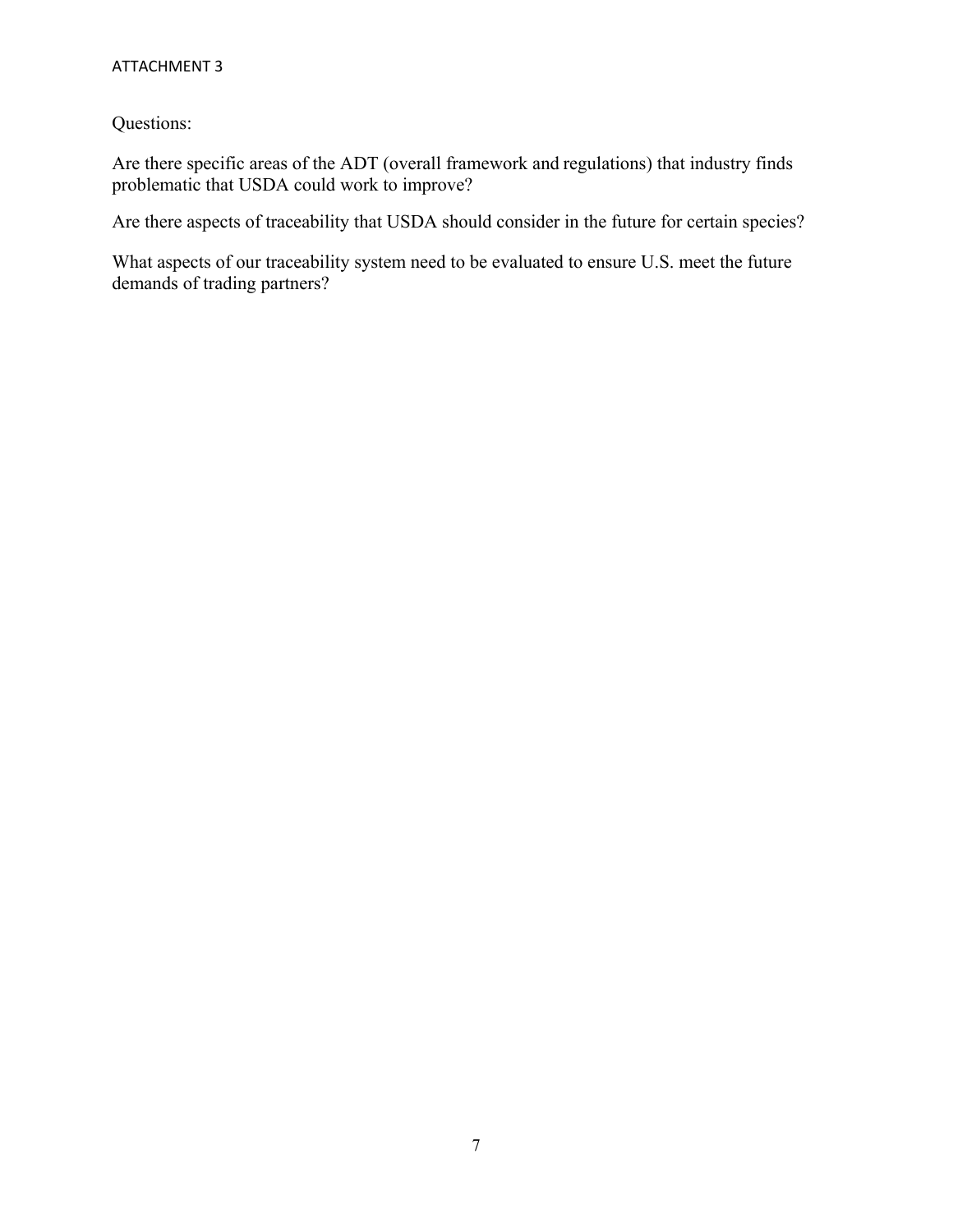### **ATTACHMENT 4**

### **Summary of the U.S.‐Canada Foreign Animal Disease (FAD) Zoning Initiative for the Secretary's Advisory Committee on Animal Health—June 2014**

#### **Introduction**

The U.S. Department of Agriculture (USDA) is asking the Secretary's Advisory Committee on Animal Health to deliberate on the U.S.‐Canada FAD Zoning Initiative and the *Framework for Implementing and Maintaining the Arrangement between the CFIA and the USDA for the Recognition of Foreign Animal Disease Control and Eradication Zones* (hereafter Framework; attached).

### **Background**

An FAD outbreak in either the United States or Canada could cause major economic losses as a result of both the disease control measures applied and the loss of trade across the common border. Representatives of USDA's Animal and Plant Health Inspection Service (APHIS) and the Canadian Food Inspection Service (CFIA) met in 2007 to discuss zoning for control of FAD outbreaks and the potential for trade to continue or resume quickly from disease-free zones. Both countries have historically recognized each other's zoning decisions for outbreaks of highly pathogenic avian influenza and vesicular stomatitis, but no formal mechanisms exist to ensure that this type of recognition occurs.

As a first step towards developing such mechanisms, APHIS and CFIA evaluated each other's ability to control and eradicate an FAD outbreak through zoning and ensure the sanitary safety of animals and animal products outside of a control zone (evaluations available upon request). The evaluations concluded that each country has sufficient resources and technical capability to establish and maintain an effective control zone in the event of a limited FAD outbreak. For the purposes of international trade, each agency would be able to provide accurate and valid certification that animals and animal products originate from a disease‐free zone.

While the evaluations were ongoing, the project became an initiative under the U.S.-Canada Regulatory Cooperation Council (RCC), a high‐level program intended to increase regulatory transparency and coordination across the border. There are two action items on the RCC FAD Zoning Initiative workplan:

- 1. An arrangement for mutual recognition of zoning decisions in the event of an FAD outbreak; and
- 2. A guidance framework to implement and maintain the zoning arrangement.

Based on the reciprocal evaluations, the United States and Canada entered into an Arrangement in October 2012 to facilitate recognition of each other's zoning decisions if an FAD outbreak occurred.<sup>1</sup> The Arrangement establishes the intent and basic parameters for trade between areas that remain free of an FAD, while safeguarding animal health. For example, the affected country must ensure movement standstill as appropriate, adopt a stamping‐out or other effective FAD control strategy, and provide a written description of the control zone and response measures to the other country. The Arrangement also directs APHIS and CFIA to develop a framework to provide guidance on implementation.

### **Guidance Framework**

<sup>1</sup> *Arrangement between the Canadian Food Inspection Agency and the United States Department of Agriculture for the Recognition of Foreign Animal Disease Control and Eradication Zones.*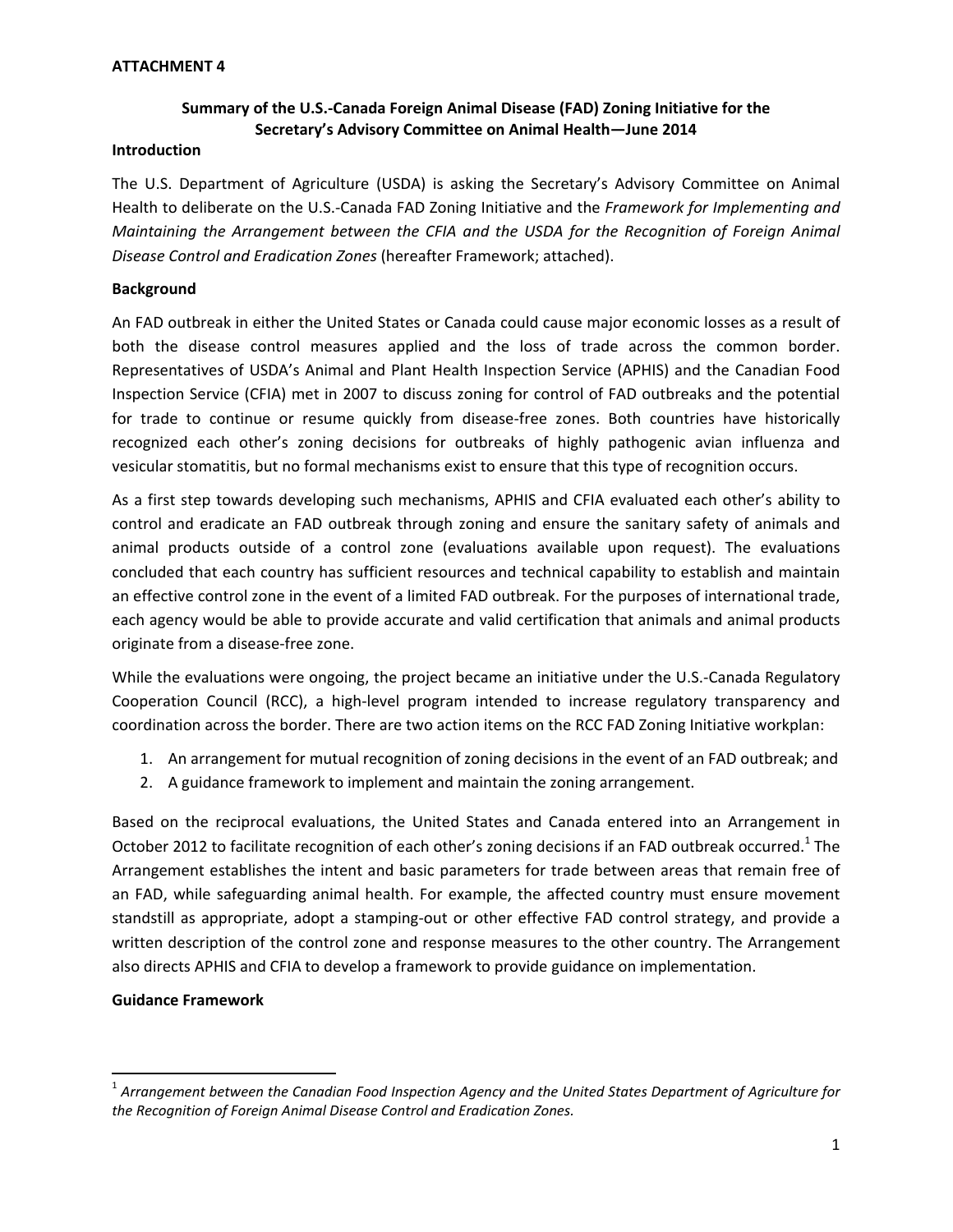### **Summary of the U.S.‐Canada Foreign Animal Disease (FAD) Zoning Initiative for the Secretary's Advisory Committee on Animal Health—June 2014**

APHIS and CFIA convened a working group to develop the framework which consisted of subject matter experts in regionalization (zoning), emergency response, and import/export. The Framework was published in the *Federal Register* for public comment on May 13, 2014. It is restricted in scope to highly contagious FAD outbreaks in domestic livestock and does not apply to endemic diseases or to aquatic species, pets, wildlife, or laboratory or research animals. The intent is to provide an operational plan for APHIS and CFIA to implement the Arrangement during an outbreak, establish processes for maintaining the Arrangement over time, and outline a strategy to engage stakeholders in developing the resources and strategies to effectively implement the Arrangement.

### **Part I—Procedures for recognition of zoning decisions**

Recognition of zoning decisions under the Arrangement and Framework would occur administratively and does not involve rulemaking. The Chief Veterinary Officer (CVO) of the affected country must notify the partner country of any confirmed highly contagious FAD outbreak. The partner country may initially prohibit or restrict importation of animals and commodities that could transmit the disease agent, while the affected country is establishing a control zone (aka area of control). Once the CVO of the affected country is satisfied that the area of control is effectively established, s/he would provide the information required by the Arrangement to the partner country, invite one or more qualified staff members to embed in the response, and request recognition of the zoning decision for trade purposes.

The CVO of the partner country would either request additional information or accept the zoning decision and allow trade between disease‐free zones (outside of the area of control) to continue or resume. The affected country would notify the partner country of any modifications to the boundaries of the area of control during the response period. The partner country would modify import restrictions as appropriate to safeguard animal health in response or as recommended by embedded staff members. All changes to import policies would occur through notices to the border ports.

In rare instances, a widespread, multi‐focal, or rapidly‐progressing highly contagious FAD outbreak may temporarily overwhelm the resources of affected country and negatively impact its ability to contain the disease agent through zoning. In this case, the CVO of the affected country would contact the partner country to initiate monitoring by embedded staff members, but—following OIE recommendations for a disease containment zone—would not request recognition of an area of control until two incubation periods have elapsed with no new cases have outside of the area of control.

### **Part II—Maintaining the Arrangement**

Maintaining the Arrangement over time requires both a governance structure and ongoing initiatives to foster the credibility of the Arrangement among stakeholders. The Framework outlines an APHIS and CFIA governance structure consisting of a Steering Committee composed of senior‐level representatives and a Working Group consisting of staff members with appropriate and complementary professional, technical, or specialist skills. The Steering Committee has primary responsibility for preserving the concept and intent of the Arrangement; the Working Group is responsible for reaching out to other stakeholders to cooperatively develop the resources and strategies necessary to effectively implement the Arrangement during a highly contagious FAD outbreak.